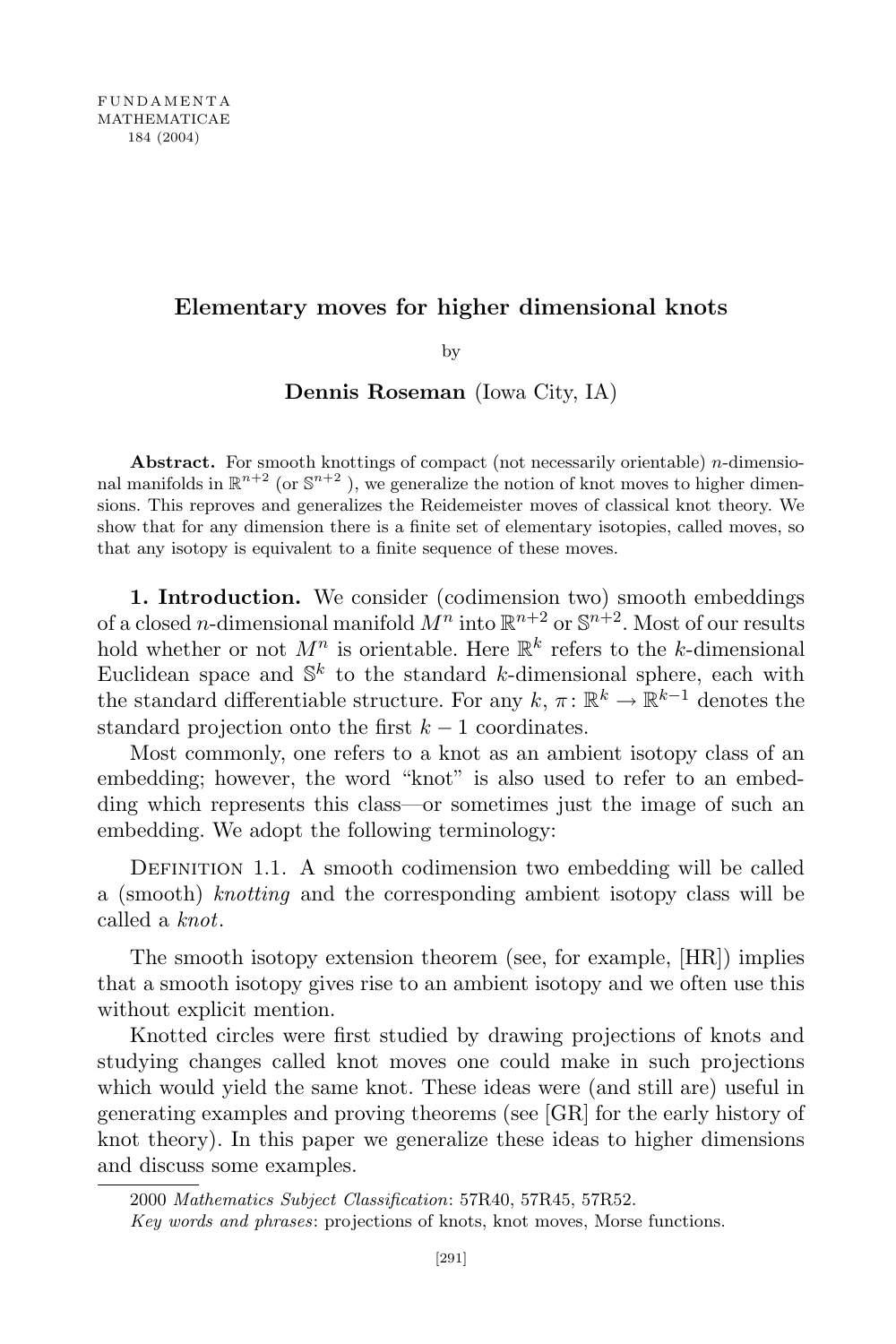We show that in all dimensions two projections of codimension two knottings correspond to the same knot if and only if one can change from one projection to the other by means of a finite collection of simple isotopies called moves.

Basic definitions from differentiable topology are found in [HR] and [NB].

Definitions and theorems on the projection of higher dimensional knots are to be found in [RS1]. In [RS2] we describe in detail the knot moves for two-manifolds in four-space, and consider the case of three-manifolds in five-space. These two papers together with the current one constituted the content of an unpublished monograph "Projections and Moves of Higher Dimensional Knots" referred to at the end of [RS1]. The author is very grateful to Józef Przytycki for his encouragement of these three publications.

2. Isotopies and knot moves. In Reidemeister's book [RD], it is shown that given a projection of a knot and an isotopy of it to another projection, the isotopy can be expressed using a finite sequence of moves  $\Omega_1$ ,  $\Omega_2$ ,  $\Omega_3$ , or their inverses (see Figure 1). As is traditional, Figure 1 shows only parts of the isotopy which change the double point structure of the projection in an essential way. We generalize this result to higher dimensional knots.



Fig. 1. The classical Reidemeister moves. Each of the above three equivalences is represented by only one possible choice of crossings.

The knot moves of Reidemeister are traditionally defined only by reference to a drawing rather than giving a formal definition of the concept of a knot move. Of course there is little need for a formal definition which has only three basic examples and whose nature can be easily and clearly expressed by very simple drawings with no need for other formalism. For higher dimensions however it is not as easy to communicate the nature of moves entirely by graphical means. In addition, the number of move types increases as one goes up in dimension. Thus we clearly need some more precise terminology.

DEFINITION 2.1. Let  $Y = \{Y_i\}_{i=1}^k$  be a disjoint collection of *n*-disks and let  $F: Y \times I \to (B \times \mathbb{R}^1) \times I$  be a proper isotopy of Y in  $B \times \mathbb{R}^1$ , where B is an  $(n + 1)$ -ball. Then we say F is a *local move*.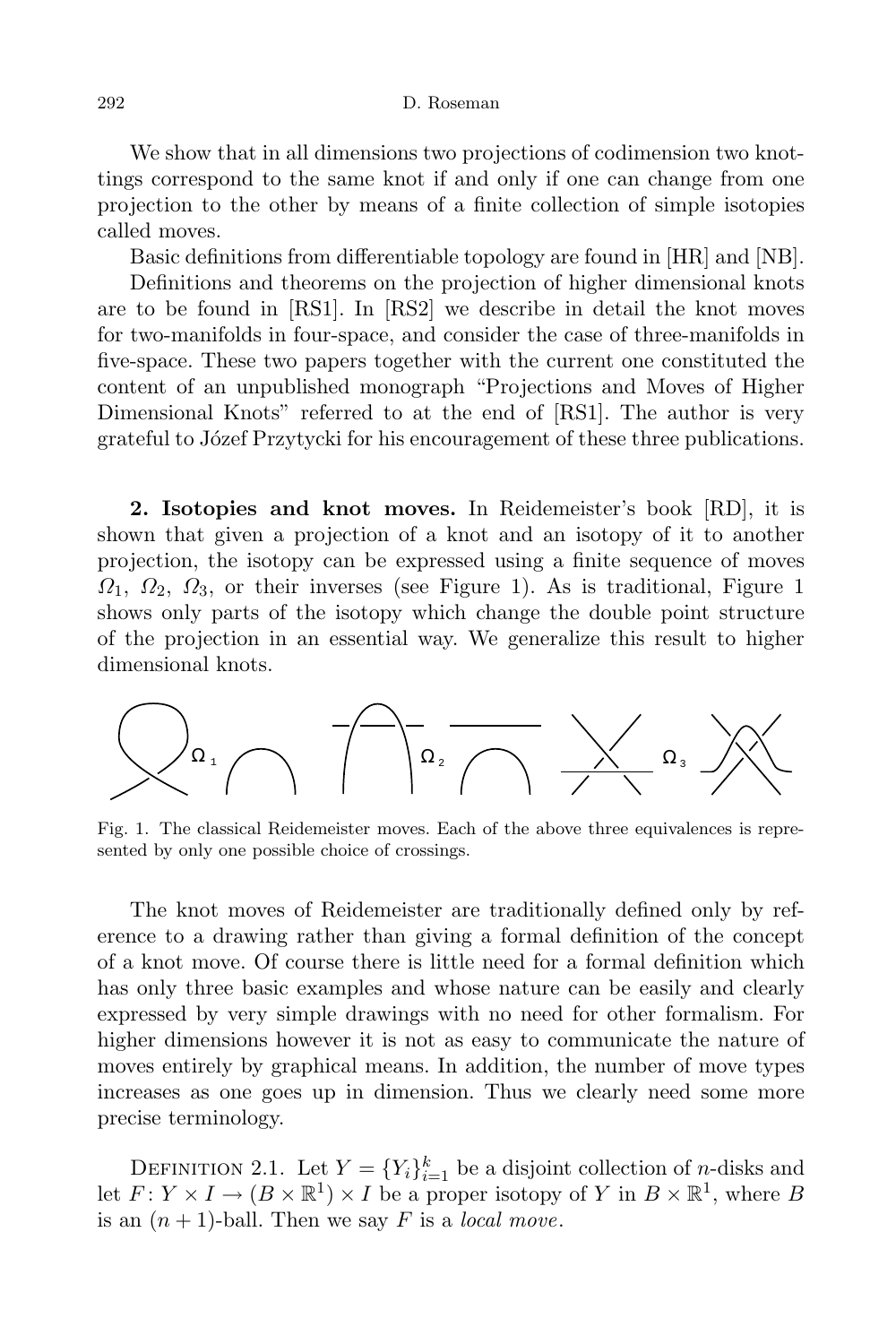For example, the Reidemeister moves  $\Omega_1$ ,  $\Omega_2$ , and  $\Omega_3$  are local moves of (respectively) one, two and three proper 1-disks in  $B \times \mathbb{R}^1$ , where B is a 2-disk.

An isotopy which, in the projection, moves subdisks of the embedded manifold within a ball will be called a move. To make this more precise we identify  $\mathbb{R}^{n+2}$  as  $\mathbb{R}^{n+1} \times \mathbb{R}^1$  and say that a rod is a subset  $C \subseteq \mathbb{R}^{n+2}$ corresponding to  $B \times \mathbb{R}^1$ , where  $B \subseteq \mathbb{R}^{n+1}$  is an  $(n+1)$ -ball. So B is the "cross-section of the rod".

DEFINITION 2.2. An isotopy  $F: M^n \times I \to \mathbb{R}^{n+2} \times I$  is a move with respect to C if there is a rod C such that  $F^{-1}(C \times I) = Y \times I$ , where Y is a union of disjoint *n*-disks  $\{Y_i\}_{i=1}^k$  in *M* and  $F|Y \times I$  is a local move.

Next, we discuss equivalence of isotopies. Let  $\mathcal{E}(M^n,\mathbb{R}^{n+2})$  denote the space of all smooth embeddings of  $M^n$  in  $\mathbb{R}^{n+2}$ . A smooth isotopy of  $M^n$ in  $\mathbb{R}^{n+2}$  corresponds to a smooth path in  $\mathcal{E}(M^n, \mathbb{R}^{n+2})$ .

DEFINITION 2.3. Two isotopies are *equivalent* if the corresponding paths in  $\mathcal{E}(M^n, \mathbb{R}^{n+2})$  are smoothly path-homotopic.

We are interested in a finer equivalence—those isotopies whose projections look the same.

DEFINITION 2.4. Let f and g be two knottings of M in  $\mathbb{R}^{n+2}$ . We say f and g project equivalently if there is a homeomorphism  $h: \mathbb{R}^{n+1} \to \mathbb{R}^{n+1}$ such that  $\pi \circ g = h \circ \pi \circ f$ .

Note that  $h$  must send the crossing set of the knotting  $f$  homeomorphically to the crossing set of the knotting  $q$ . (The notion of crossing set is defined in [RS1] and also in Definition 4.1.)

DEFINITION 2.5. Two isotopies  $f_t$  and  $g_t$  project equivalently if there is an isotopy  $h_t$  of  $\mathbb{R}^{n+1}$  such that  $\pi \circ g_t = h_t \circ \pi \circ f_t$  for all  $t \in I$ .

So, in particular, two isotopies project equivalently if they change the crossing sets in the same way. If two isotopies project equivalently, they are not necessarily equivalent, for example, we have  $\pi \circ f_0 = \pi \circ g_0$  and there is no requirement that  $f_0$  and  $g_0$  are isotopic. Figure 2 shows two isotopies of a pair of circles in  $\mathbb{R}^3$  which are equivalent isotopies but do not project equivalently. Figure 3 shows three inequivalent isotopies which do project equivalently.

DEFINITION 2.6. An isotopy *projects without changes* if there is an isotopy  $h_t$  of  $\mathbb{R}^{n+1}$  so that  $\pi \circ f_t = h_t \circ \pi \circ f_0$  for all  $t \in I$ .

Note that in particular, the projection of this isotopy  $h_t$  corresponds to an isotopy of  $M^* = f_0(M)$  in  $\mathbb{R}^{n+1}$ . Thus neither of the isotopies in Figure 2 or 3 projects without changes.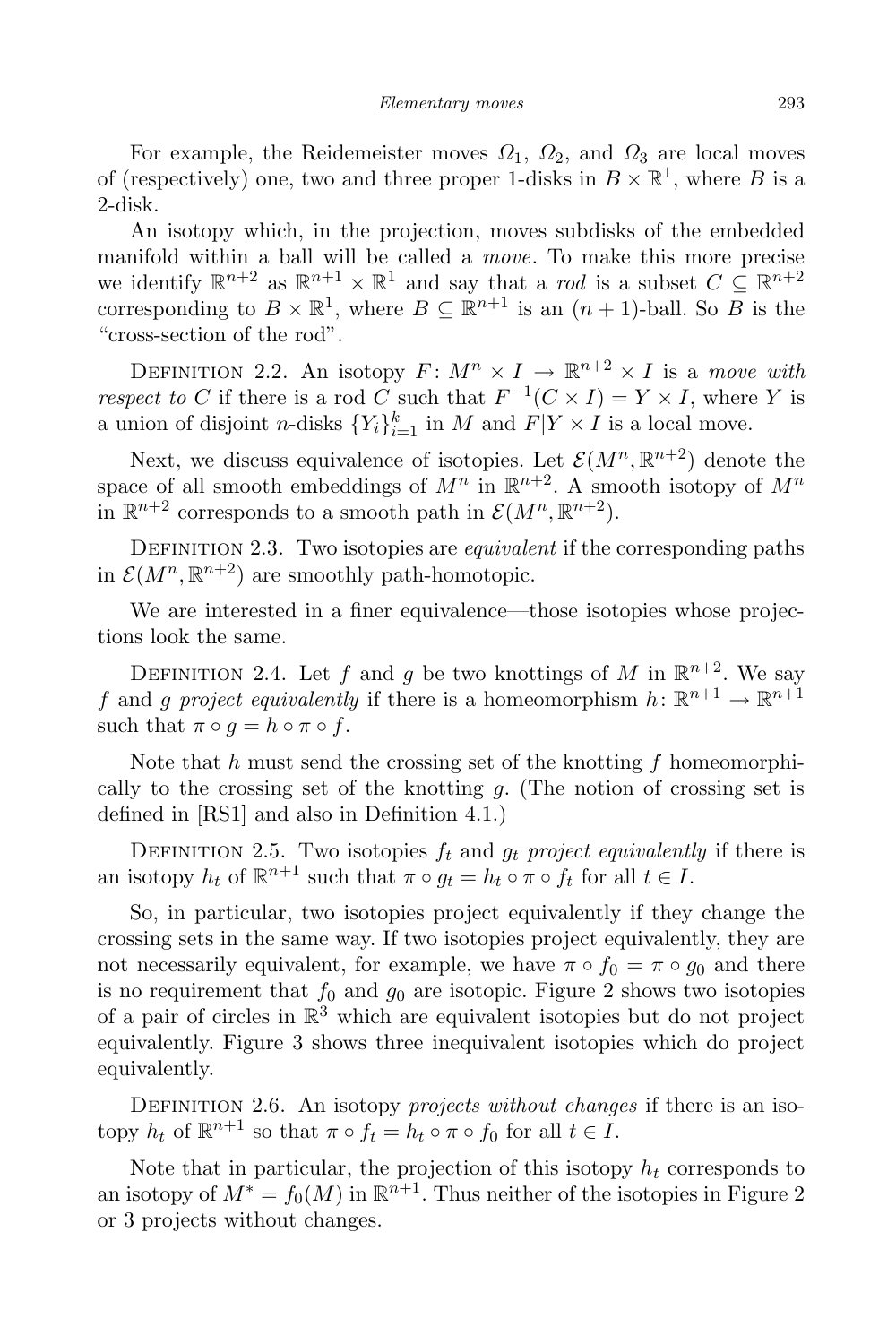

Fig. 2.  $f$  and  $g$  are equivalent isotopies, but in projection they are not the same. Note that for the projection of  $f_{1/2}$  we have two crossing points while  $g_{1/2}$  has four.



Fig. 3. Indicated are three isotopies whose projections are identical. Isotopies (a) and (c) are equivalent and project equivalently. Isotopy (b) is not equivalent to (a) or (c).

Finally, let  $\mu$  be a move with respect to C, where  $\mu \colon M^n \times I \to \mathbb{R}^{n+2} \times I$ and  $Y$  and  $B$  are as in Definitions 2.1 and 2.2.

DEFINITION 2.7. Suppose  $m: Y \times I \to (B \times \mathbb{R}^1) \times I$  is a given local move. Then we say  $\mu$  projects equivalently with m if  $\mu|Y \times I$  projects equivalently with m and  $\mu\sqrt{(M^{n}-Y)} \times I$  projects without changes.

Remark 2.8. One effect of these definitions is "to ignore height relations for moves". That is, for example, the isotopies (a) and (c) of Figure 3 correspond to the same move. The advantage of this usage is to make smaller the number of moves.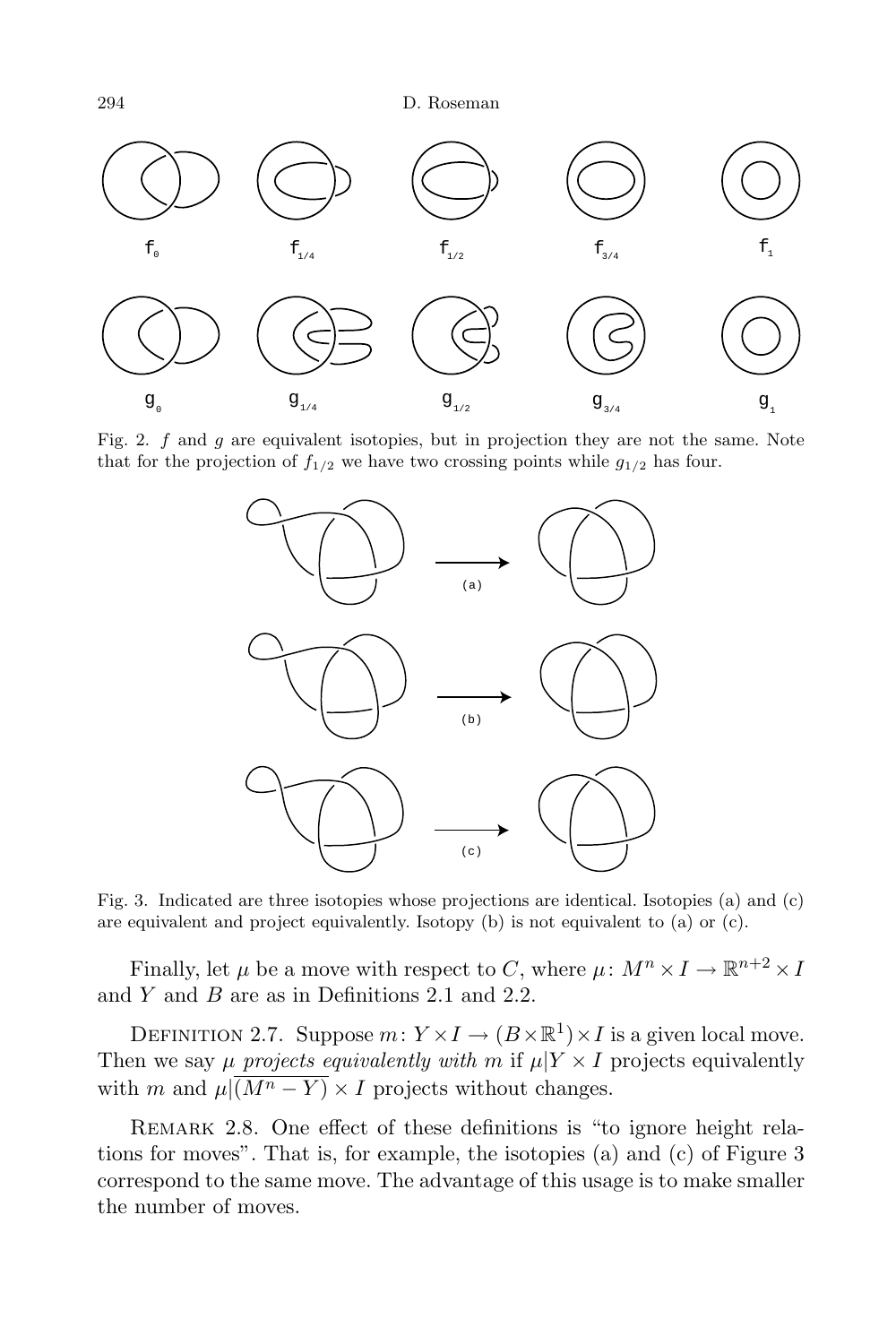PROPOSITION 2.9. For each dimension n, there is a finite set  $\mathcal{M}^n$  of moves such that if  $f_0$  and  $f_1$  are any two codimension two knottings  $M^n \subseteq$  $\mathbb{R}^{n+2}$  in general position with respect to projection, and  $f_t$ , where  $t \in I$ , is a smooth isotopy between  $f_0$  and  $f_1$ , then f is equivalent to an isotopy  $g_t$ which is a concatenation of isotopies  $g_t = \nu_0 * \mu_1 * \nu_1 * \mu_2 * \cdots * \mu_k * \nu_k$ , where each  $\mu_i$  is a move which projects equivalently with one of the elements of  $\mathcal{M}^n$  and each  $\nu_i$  is an isotopy which projects without changes.

These knot moves will be described in Section 6. We define:

DEFINITION 2.10. The set  $\mathcal{M}^n$  is called the set of *standard local knot* moves in dimension n.

REMARK 2.11. When  $n = 1$ , this is just a form of the statement that "any isotopy can be obtained by a sequence of classical knot moves." In [RD] two additional moves  $\Delta \pi_1$  and  $\Delta \pi_2$  are needed. In our terminology, these moves project without changes and correspond to the  $\nu_i$ .

Our proof is somewhat technical. The reader is advised, on first reading, to consider Corollary 8.1 and Figure 4, and perhaps Corollary 8.2 for guides to the multidimensional situation.



Fig. 4. Here x <sup>∗</sup> denotes a critical point of the crossing set of the projection of the trace of an isotopy; (a) corresponds to  $\Omega_2$ , (b) to  $\Omega_1$  and (c) to  $\Omega_3$ .

3. Outline of main theorem. Here is an outline of the proof of Proposition 2.9.

- 1. View the isotopy  $f_t$  as a map  $F: M^n \times I \to \mathbb{R}^{n+2} \times I$ . This is a codimension two knotting.
- 2. Put it in general position with respect to the projection  $\pi' : \mathbb{R}^{n+2} \times I$  $\rightarrow \mathbb{R}^{n+1} \times I$ , where  $\pi' = \pi \times \text{Id}_I$ —these concepts are defined in Section 4.
- 3. Then we consider the corresponding double point set in  $M \times I$  and arrange so that "the I coordinate of this immersion is a Morse function," as is the  $I$  coordinate on the branch set, and the  $I$  coordinate of crossing sets of these.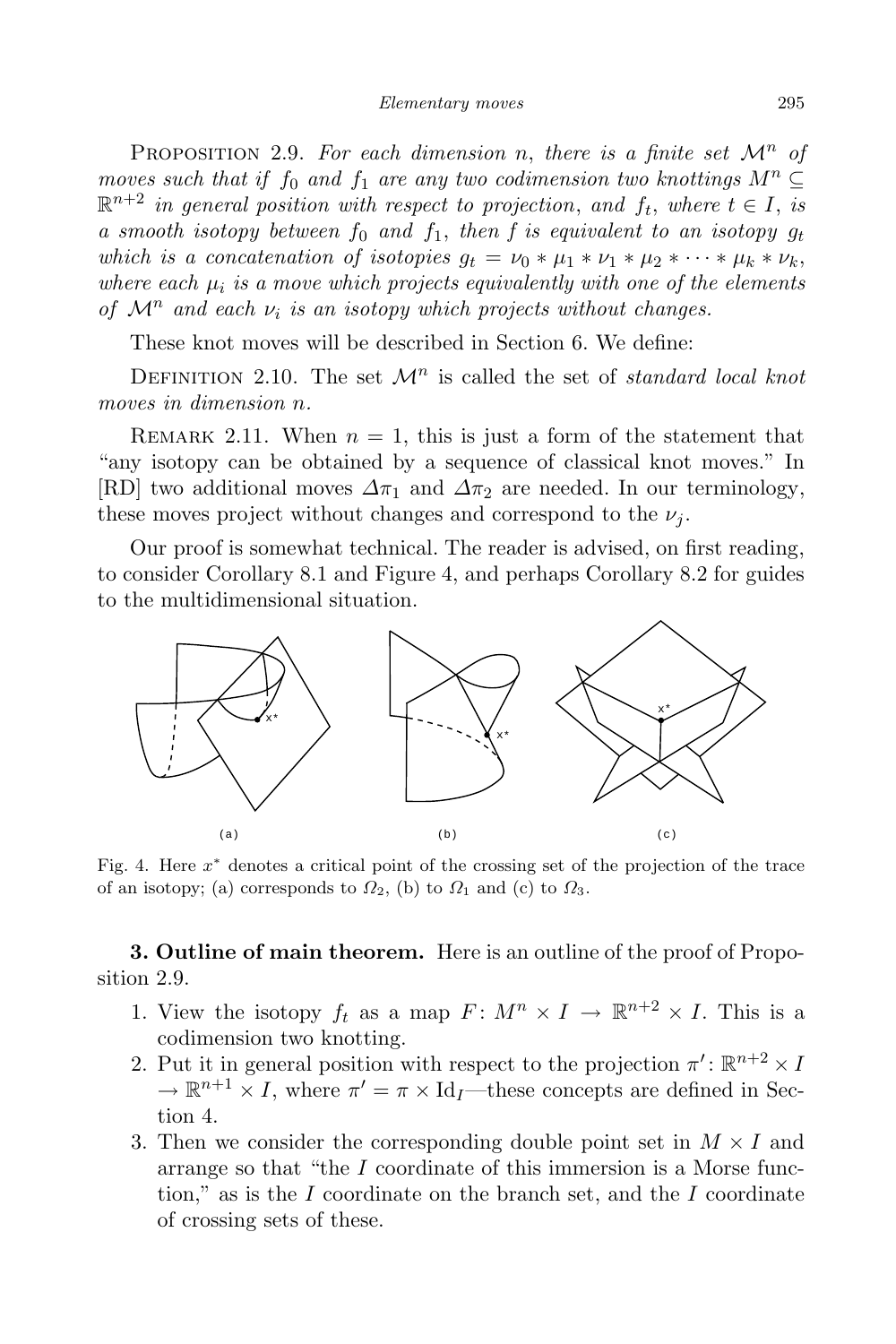In order to have these knot moves occur in a sequence, rather than simultaneously, we alter our isotopy slightly so that each critical point has a distinct critical value; such an isotopy we refer to as "arranged for moves"—this notion is discussed in Section 5. The argument is a standard sort of argument about finding a "generic" map.

- 4. We classify the various possible types of critical point situations in Section 6 based on indices at these points.
- 5. The Morse Lemma says that a nondegenerate critical point after a change of coordinates can be modeled by a quadratic function. In Section 7 we use this to model neighborhoods of critical points to look like unions of graphs of quadratic coordinate functions. Thus we get geometric models near these critical points allowing a geometric picture of the knot moves.

Our technical concerns are basically two. Firstly, our definition of "generic" is lengthy, so we have several things to check. Secondly, we need to be careful that when we change our map  $F$  we end up with an isotopy and not simply a nice cobordism.

**4. General position.** Let  $f_0$  be a knotting of  $M^n$  in  $\mathbb{R}^{n+2}$  and suppose  $f_t$  is an isotopy of  $f_0$ . Then we obtain an embedding  $F: M \times I \to \mathbb{R}^{n+2} \times I$ defined by  $F(x,t) = (f_t(x),t)$ . We view F as codimension two knotting by extending our consideration of knottings to include proper embeddings. For an isotopy  $f_t$  we may assume without loss of generality that for some  $\varepsilon > 0$ ,  $f_t = f_0$  if  $0 \le t \le \varepsilon$  and  $f_t = f_1$  if  $1 - \varepsilon \le t \le 1$ . Thus, in particular, F is a proper embedding. We will assume without loss of generality that all isotopies have this property.

We wish to speak of a general position with respect to a projection for an isotopy. For this, we recall some definitions from [RS1]. Examples found in [RS1] and [RS2] may be helpful in sorting out these definitions and notations.

DEFINITION 4.1. Let  $f: M^n \to \mathbb{R}^{n+2}$  be a smooth knotting. The *projec*tion of the knotting is the set  $\pi \circ f(M)$ , which we denote  $M^*$ . In general, if  $A \subseteq M$ , then  $A^*$  denotes  $\pi \circ f(A)$ .

The crossing set of the knotting is the closure in  $M^*$  of the set of all  $x^* \in M^*$  such that  $(f \circ \pi)^{-1}(x^*)$  contains two or more points. We denote this set by  $D^*$ .

The branch set of f, denoted by B, consists of all  $x \in M$  such that  $\pi \circ f$ is not an immersion at  $x$ .

The *double point set* of M is  $(\pi \circ f)^{-1}(D^*)$  and is denoted by D.

The double point set may contain points of higher order than two, as noted in Definition 4.6.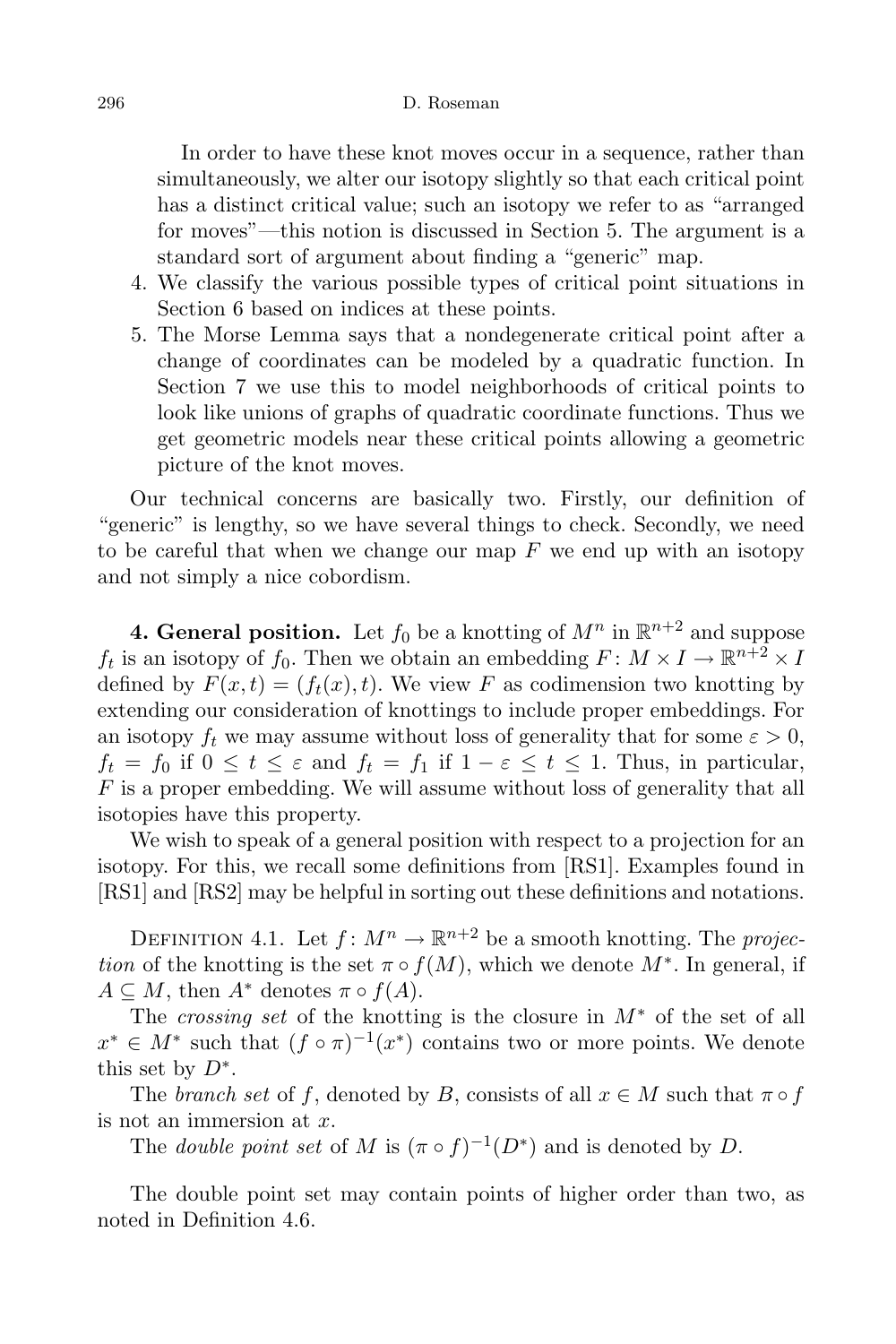DEFINITION 4.2. Let  $f: M^n \to \mathbb{R}^{n+2}$  be a smooth knotting with branch set  $B$  and double point set  $D$ . We say  $f$  is in general position with respect to the projection  $\pi$  if

- 1. B is a closed  $(n-2)$ -dimensional submanifold of  $M^n$ .
- 2. D is the union of immersed closed  $(n-1)$ -dimensional submanifolds of  $M^n$  with normal crossings. Denote the set of points of D where normal crossings occur as N and call this the *self-crossing set* of D.
- 3. B is a submanifold of D and for any  $b_0 \in B$  there is a small  $(n-1)$ dimensional open subdisk N with  $b_0 \in N$ ,  $N \subseteq D$  such that  $N - B$ has two components  $N_0$  and  $N_1$ , each of which is an  $(n-1)$ -disk which is embedded by the restriction of  $\pi \circ f$  but with  $N_0^* = N_1^*$ .
- 4. B meets N transversely.
- 5.  $(\pi \circ f)|B$  is an immersion of B with normal crossings.
- 6. The crossing set of  $B^*$  is transverse to the crossing set of  $M^*$ .

The simplest example for  $n = 2$  of a projection of a branch point is shown in Figure 4(b). Condition 3 above says that at a neighborhood of a branch point the projection of a neighborhood of a branch point looks like the cartesian product of that model and  $\mathbb{R}^{n-2}$ .

Note that the projection of the double point set is the crossing set. For the knottings in general position with respect to projection we have  $B \subseteq D$ . We also adopt similar definitions and notations for the projection  $\pi'$ .

Also in [RS1] we give examples and prove the following general position result.

PROPOSITION 4.3 (General position for knottings). Given a knotting  $F\colon M^n\to\mathbb{R}^{n+2}$  we may isotope F to a map which is in general position with respect to projection.

We can now define what it means for an isotopy  $F$  to be in general position with respect to the projection  $\pi'$ . It is just the previous definition for general position of a codimension two knotting except that  $B$  and  $D$  may have nonempty boundary. Also the manifolds B, D as well as the double point set of  $B$  and crossing set of  $D$  are proper submanifolds. In addition, at points  $b_0 \in \partial B$ , we find a neighborhood N of  $b_0$  homeomorphic to a half-open disk (as in condition 3 of the definition of general position with respect to projection).

PROPOSITION 4.4. Any isotopy  $F: M^n \times I \to \mathbb{R}^{n+2} \times I$  is equivalent to an isotopy G which is in general position with respect to projection. Furthermore, if  $F|M^n \times \{0\}$  and  $F|M^n \times \{1\}$  are in general position with respect to projection, we may find such a G which is equivalent to F and with  $G|M^n \times \{0\} = F|M^n \times \{0\}$  and  $G|M^n \times \{1\} = F|M^n \times \{1\}$ .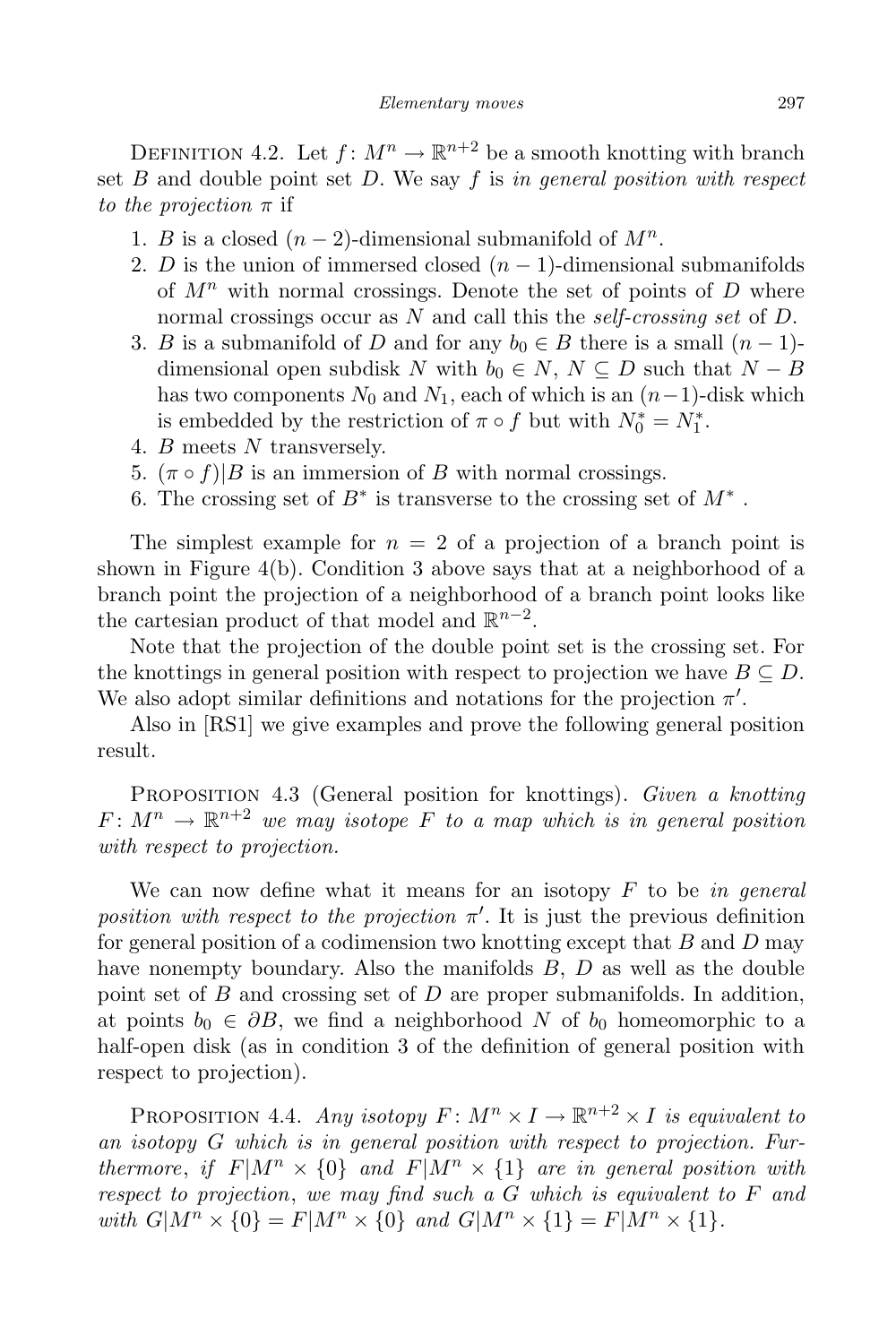Proof. The proof proceeds much like that for Theorem 3.1 of [RS1]. We find a knotting  $F'$  of  $M^n \times I$  close to F which is in general position with respect to the projection  $\pi'$ . The fact that  $M^n \times I$ ,  $\mathbb{R}^{n+2} \times I$  and  $\mathbb{R}^{n+1} \times I$ are manifolds with boundary is not a problem. However we must be careful and make sure that  $F'$  is level preserving and thus an isotopy. This is done by the following proposition which shows that a map of  $M^n \times I$  which is close to an isotopy is an isotopy.

PROPOSITION 4.5. Let  $F: M^n \times I \to \mathbb{R}^{n+2} \times I$  be an isotopy. Then there is a number  $\varepsilon > 0$  such that if  $G \colon M^n \times I \to \mathbb{R}^{n+2} \times I$  is a proper embedding with  $\delta(F,G) < \varepsilon$  (where  $\delta$  denotes the C' metric), then G is an isotopy. If  $F|M^n \times \{0\} = G|M^n \times \{0\}$  and  $F|M^n \times \{1\} = G|M^n \times \{1\}$ , then G is equivalent to F.

*Proof.* Let  $p: \mathbb{R}^{n+2} \times I \to I$  be projection. Consider  $p \circ F$ . This is regular at each point of  $M^n \times I$  since the partial derivative in the I direction is never zero. So there is an  $\varepsilon > 0$  such that for  $\delta(F, G) < \varepsilon$ , G is also regular at each point of  $M^n \times I$ . Thus each set  $(G \circ p)^{-1}(t)$  is a manifold diffeomorphic to  $M^n$ , giving a product structure to  $M^n \times I$  (for example, think of  $G \circ p$  as a Morse function with no critical points and refer to Milnor [ML]).

We now suppose that  $F|M^n \times \{0\}$  and  $F|M^n \times \{1\}$  were in general position with respect to projection and consider the second assertion of the lemma. Since we may assume the isotopy is constant near 0 and near 1, we may assume the  $G$  we obtain above agrees with  $F$  near  $0$  and near  $1$ . A relative version of Lemma 3.2 of  $[RS1]$  shows that G is path homotopic to F in the space of embeddings of triples  $(M^n \times I, M^n \times \{0\}, M^n \times \{1\}) \rightarrow$  $(\mathbb{R}^{n+2} \times I, \mathbb{R}^{n+2} \times \{0\}, \mathbb{R}^{n+2} \times \{1\})$  by a path  $\alpha(t)$ . Since we may make this path as small as we wish, we may make sure that for each  $t$ , the embedding  $\alpha(t)$  satisfies the conditions of Proposition 4.5. Thus  $\alpha_t$  is a one-parameter family of isotopies from F to G.

To have an isotopy  $F$  in general position with respect to projection is not sufficient for our purposes. We also want to make requirements on the double point set in the I direction in  $M^n \times I$ . It is easiest to describe this using the crossing set.

We need some more terminology for certain sets (see [RS1] for more information). Roughly speaking, "D and  $D^*$  are unions of  $(n-1)$ -dimensional manifolds and  $\pi \circ \phi | D$  is basically a two-to-one map." The following terminology makes this more precise.

DEFINITION 4.6. Let  $F: M^n \to \mathbb{R}^{n+2}$  be a knotting in general position with respect to projection  $\pi$ . Define  $T = \{x \in M^n \mid (\pi \circ F)^{-1}(x^*) \text{ contains }$ three points or more}. We call T the *triple point set*. Let  $P = D - (B \cup T)$ .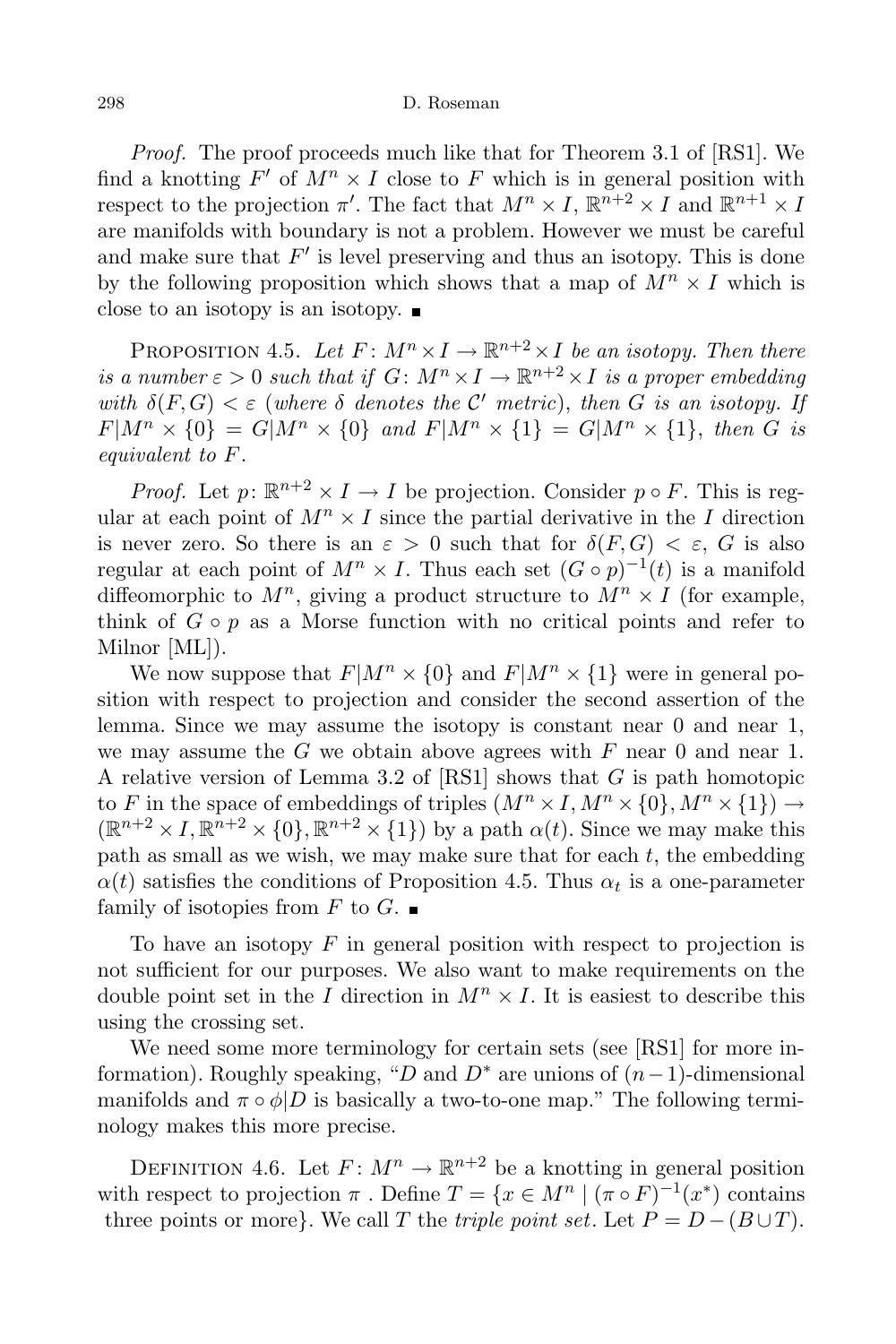We call P the set of pure double points—P is the set such that  $\pi \circ F$  is exactly two-to-one.

It follows from the definition of general position that  $P$  is an open dense  $(n-1)$ -submanifold of D. As usual, we let  $P^* = (\pi \circ F)(P)$ . Then the statement, " $D^*$  is the union of immersed  $(n-1)$ -dimensional manifolds," can be expressed as follows. There is a compact  $(n-1)$ -dimensional manifold  $Γ$  and an immersion  $γ: Γ → ℝ<sup>n+1</sup>$  such that  $γ(Γ) = D^*$  and  $γ|γ^{-1}(P^*)$  is one-to-one. Let  $\Gamma_i$  be the components of  $\Gamma$ , let  $\gamma_i = \gamma |\Gamma_i$  and let  $D_i^* = \Gamma_i$  $\gamma(\Gamma_i)$ . Similarly let  $\Delta$  be an  $(n-1)$ -dimensional manifold with  $\delta: \Delta \to M$ an immersion such that  $\delta(\Delta) = D$  and  $\delta[\delta^{-1}(P)]$  is one-to-one. Let  $D_i =$  $(\pi \circ F)^{-1}(D_i^*)$  and let  $\Delta_i$  denote  $\delta^{-1}(D_i)$ . There is a unique map  $\alpha: \Delta \to I$ such that the following diagram commutes:

$$
\begin{array}{ccc}\n\Delta & \stackrel{\alpha}{\longrightarrow} & \Gamma \\
\downarrow^{\delta} & & \downarrow^{\gamma} \\
D & \stackrel{\pi}{\longrightarrow} & D^* \\
\end{array}
$$

Also note that  $\alpha | \Delta - \delta^{-1}(B)$  is a two-to-one map onto  $\Gamma - \gamma^{-1}(B^*)$ .

Some examples such as Figure 7 of [RS1] might clarify the above ideas and notations.

DEFINITION 4.7. Let  $h : \mathbb{R}^{n+1} \to \mathbb{R}^1$  be projection on the last coordinate; we refer to h as the height function. Suppose  $z \in \Gamma$  with  $\alpha^{-1}(z)$ consisting of two points,  $\tilde{x}$  and  $x'$ . Then we call these points points paired<br>by musicides by projection.

Tracing through our definitions we can verify that  $x = \delta(\tilde{x})$  and  $x' =$  $\delta(\widetilde{x})$  are distinct points in M. Since F is a knotting, we must have  $h(F(x)) \neq$  $h(F(x'))$ .

DEFINITION 4.8. If  $h(F(x)) > h(F(x'))$  we say that  $\tilde{x}$  is an over point. Otherwise  $\tilde{x}$  is an *under point*. Similarly we also say that x is an *over point* and  $x'$  is an under point.

In [RS1] the following was shown:

PROPOSITION 4.9. If  $\partial \Gamma_i = \emptyset$ , then  $\Delta_i$  has two components  $\Delta_i^+$  and  $\Delta_i^-$ , where  $\Delta_i^+$  is a set of over points and  $\Delta_i^-$  is a set of corresponding under points, with  $\pi \circ F \circ \delta(\Delta_i^+) = \pi \circ F \circ \delta(\Delta_i^-) = D_i^*.$ 

If  $\partial \Gamma_i \neq \emptyset$  then  $\Delta_i - \delta^{-1}(B)$  has two components  $\Delta_i^+$  and  $\Delta_i^-$ , where  $\Delta^+_i$  is a set of over points and  $\Delta^-_i$  is a set of corresponding under points such that  $\pi \circ F \circ \delta(\Delta_i^+) = \pi \circ F \circ \delta(\Delta_i^-) = D_i^*.$ 

In either case, we let  $D_i^+ = \delta(\Delta_i^+)$  and  $D_i^- = \delta(\Delta_i^-)$ .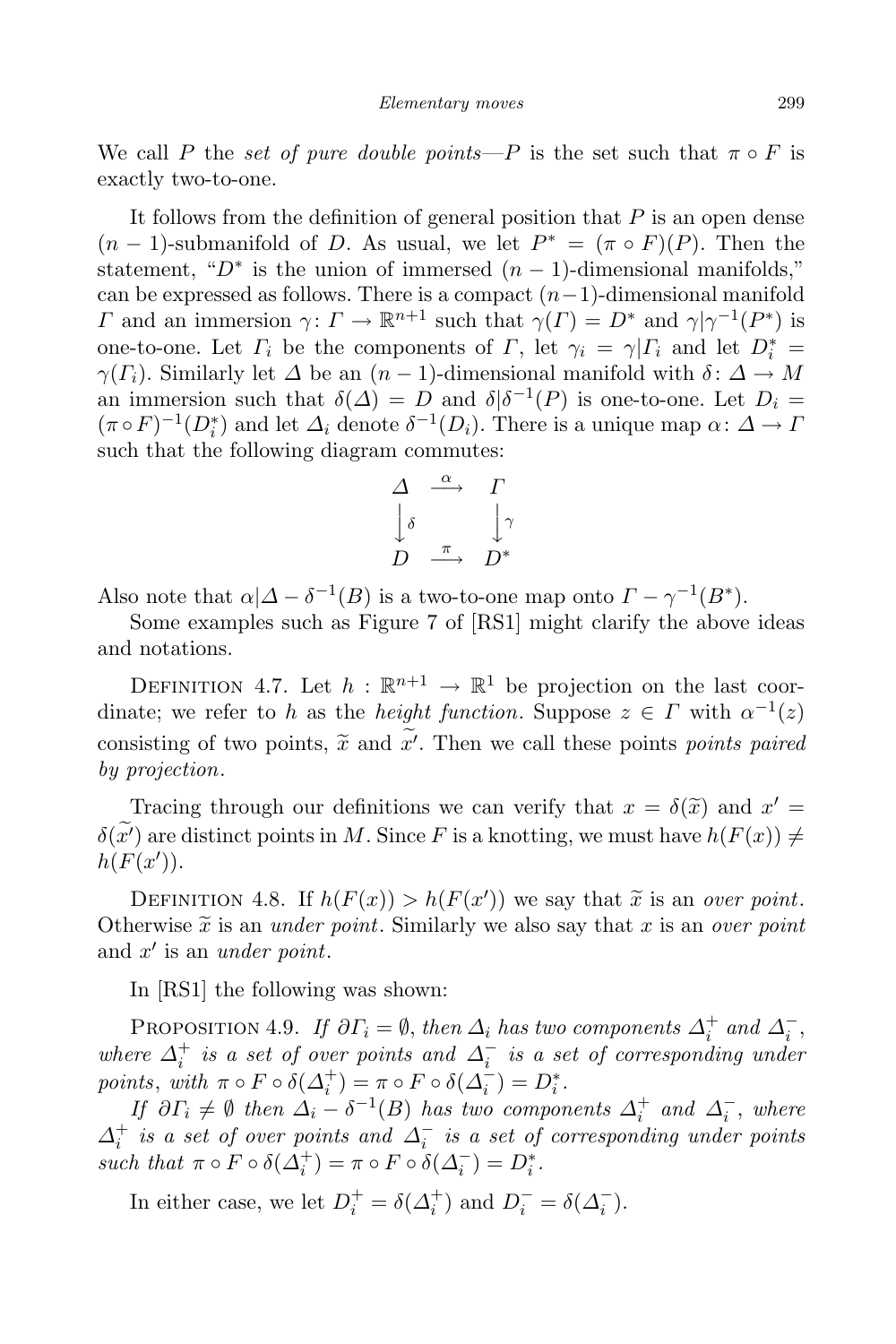**5. Arranging for moves.** We may extend the definitions of  $D_i$ ,  $D_i^+$ ,  $D_i^-, B_i, \Gamma_i, \delta$ , and  $\gamma$  to proper knottings. In particular we have in mind the trace of an isotopy  $M \times I \to \mathbb{R}^{n+2} \times I$  which is in general position with respect to projection  $p : \mathbb{R}^{n+2} \times I \to I$ .

DEFINITION 5.1. Let q be a proper immersion of a manifold  $Q$  in  $\mathbb{R}^{n+1} \times I$ . We say that  $q(Q)$  is *immersed Morse style* if  $p \circ q$  is a Morse function.

Suppose  $F$  is an isotopy in general position with respect to projection. We define  $Q^{(0)}$  to be the crossing set of  $B^*, Q^{(1)} = B^*$ . For  $k > 1, Q^{(k)}$ is the closure of the subset of  $D^*$  such that  $\pi' \circ F$  is at least k-to-one. In particular,  $Q^{(2)}$  consists of D.

Also,  $Q^{(3)}$  corresponds to:

- the triple points of  $M^*$ ;
- the intersection of  $B^*$  (crossing set of  $B^*$ ) and the crossing set of  $D^*$ ;
- the intersection of the crossing set of  $B^*$  and  $D-$  (crossing set of  $D^*$ ).

In the cases where  $n \leq 3$ ,  $B^*$  is an immersed submanifold having normal crossings. This implies that  $B^*$  has empty self-crossing set. When  $n = 3$ ,  $B^*$  will be a circle or union of circles in a 3-manifold with no self-intersection. However self-crossings of  $B^*$  are possible if  $n \leq 4$ . For example, suppose  $n = 4$ ; we are considering the projection into  $\mathbb{R}^5$  of a 4-manifold  $M^4$  knotted in  $\mathbb{R}^6$ . The crossing set  $D^*$  will be a union of immersed 3-manifolds. The self-intersection set  $T^*$  of the crossing set (generically triple points of the projection) will be 2-dimensional. If we have  $B^* \neq \emptyset$  then  $B^*$  will correspond to the boundaries of components of these crossing set manifolds. So  $B^*$  will be an immersed 2-manifold in a 4-manifold and might have generic points of self-intersection. In this case  $B^*$  might intersect  $D^*$  transversely in a 1-dimensional set and might intersect  $T^*$  in a finite number of points.

In any case, each  $Q^{(i)}$  is the union of a finite number of immersed manifolds  $Q_i^{(i)}$  $j^{(i)}$ , where for a fixed *i* these manifolds may be of different dimensions. For  $k \geq 2$  let  $Q_{\#}^{(k)} = Q^{(k)} - Q^{(k-1)}$ . We note that  $Q_{\#}^{(k)}$  is open and dense in  $Q^{(k)}$ .

In the definition below we make the convention that any real-valued function defined on a zero-dimensional manifold is a Morse function; furthermore, every such point will be considered to be a critical point of index 0. In addition, if f is a real-valued function defined on Q with  $\partial Q \neq 0$ , we say f is Morse if  $f|Q - \partial Q$  and  $f|\partial Q$  are Morse and these have no common critical points (that is, if  $x \in \partial Q$  is a critical point of  $f | \partial Q$  then the derivative of f in the direction normal to  $\partial Q$  is nonzero).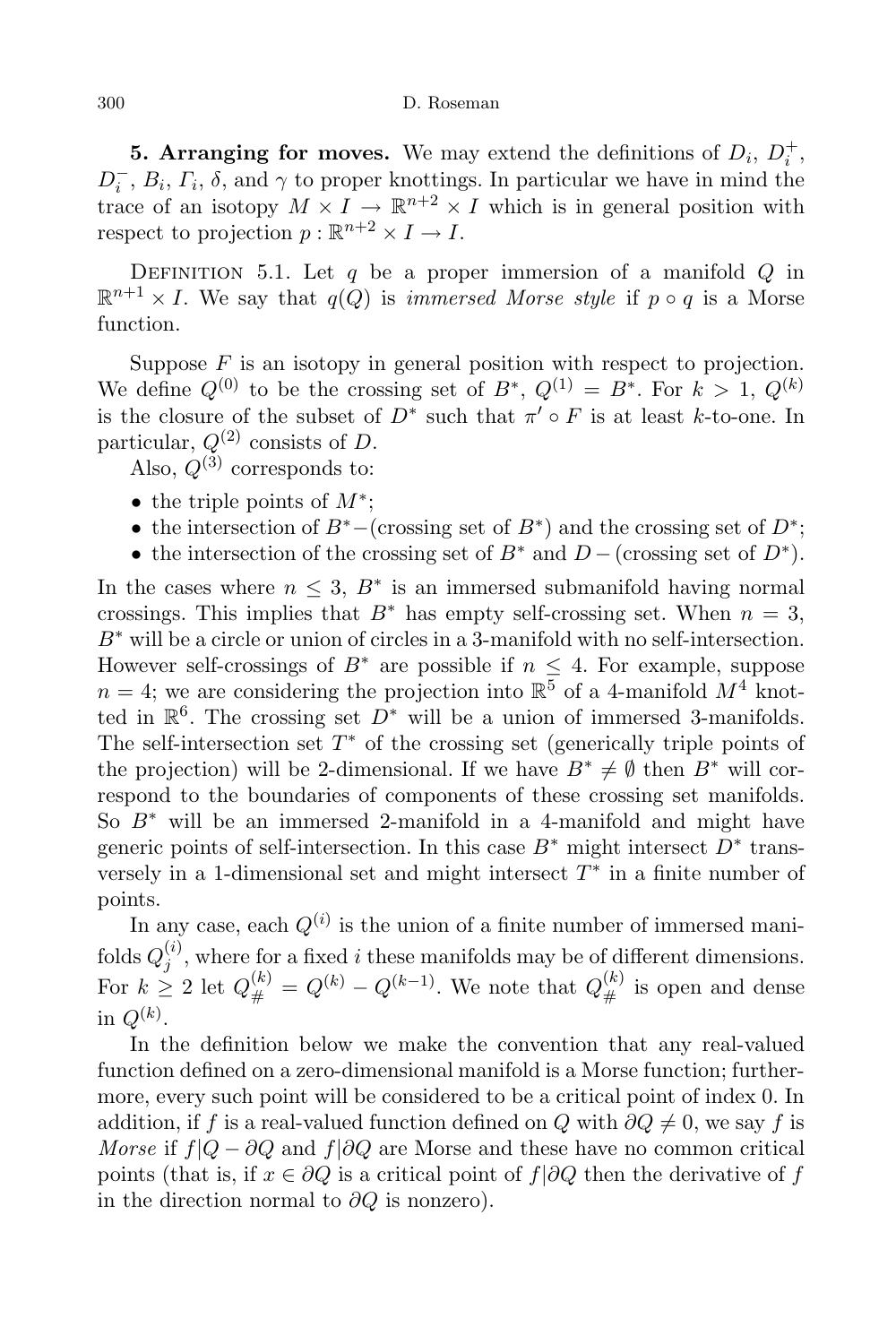DEFINITION 5.2. We say that  $F$  is arranged for moves if

- 1. F is in general position with respect to projection.
- 2. For all i and j,  $Q_i^{(i)}$  $j_j^{(i)}$  is immersed Morse style.
- 3. The critical values of all the Morse functions involved with condition 2 above are all distinct with none equal to zero or one.
- 4. For  $i \geq 2$ , all critical points of  $Q^{(i)}$  lie in  $Q^{(i)}_{\#}$  $\overset{\leftarrow}{\#}$ .

DEFINITION 5.3. We call the critical points of the Morse functions involved in condition 2 of Definition 5 elementary singularities; the index of the elementary singularity is the index of the critical point.

Being arranged for moves is not at all special—in fact it is generic:

PROPOSITION 5.4. Given any isotopy  $F: M^n \times I \to \mathbb{R}^{n+2} \times I$  in general position with respect to projection, we may find an equivalent isotopy G which is arranged for moves.

Proof. It is convenient to take advantage of the natural embedding  $\nu: \mathbb{R}^{n+2} \times I \to \mathbb{R}^{n+3}$ . Our proof will be based on the proof of existence of Morse functions as found in [NB], namely, if P is a submanifold of  $\mathbb{R}^m$ and  $f: P \to \mathbb{R}^1$  a smooth function, then  $f + \ell$  is a Morse function on P for most linear functions  $\ell : \mathbb{R}^m \to \mathbb{R}^1$ . Our technical problems here are that the manifolds  $Q^{(i)}$  have possibly nonempty boundary, and they are immersed, not necessarily embedded.

Let  $Q = \bigcup_i Q^{(i)}$ ,  $q^* \in Q \cap (\mathbb{R}^{n+1} \times (0,1))$ , and let N be a small open ball in  $\mathbb{R}^{n+2} \times I$  containing  $q^*$ . Then  $f(M^n \times I) \cap N$  looks like the union of k sets  $\{W_i\}_{i=1}^k$  so that each  $W_i$  is an  $(n+1)$ -dimensional disk or a halfdisk, with the collection in general position. We wish to describe the set on which singularities are allowed to occur—this excludes points at the halfdisks not on the boundary and includes all possible intersections of disks and boundaries of half-disks. We next define  $\{W_i'\}_{i=1}^{k'}$  to be the union of  ${W_i}_{i=1}^k$  together with all boundary *n*-disks of those  $W_i$  (if any) which are half-disks. Let  ${Y_j}_{j=1}^s$  be the union of  ${W'_i}_{i=1}^k$  and the collection of sets obtained by intersecting two or more of the  $\{W_i'\}_{i=1}^k$ .

Now consider some  $Y_{j_0}$  and suppose it is an embedded disk of dimension r. Viewing  $Y_{j_0} \subseteq \mathbb{R}^{n+3}$  we may assume this embedding is given by  $(\phi_1(x), \ldots, \phi_{n+3}(x)),$  where  $x \in D^r$ .

The map  $p: \mathbb{R}^{n+2} \times I \to I$  now corresponds to  $\phi_{n+3}(x)$ . As in [NB], for almost all  $\vec{a} \in \mathbb{R}^{n+3}$ ,  $\vec{a} = (a_1, \ldots, a_{n+3})$ , the function

$$
\phi_{n+3}^{(j_0)}(x) = \phi_{n+3}(x) + a_1\phi_1(x) + a_2\phi_2(x) + \cdots + a_{n+3}\phi_{n+3}(x)
$$

is Morse. It is easy to see that for almost all  $\vec{a} \in \mathbb{R}^{n+3}$ ,  $\phi_{n+3}^{(j_0)}(x)$  is Morse with all critical values distinct. Furthermore, since  $Q_{\mu}^{(i)}$  $\stackrel{v}{\#}$  is open and dense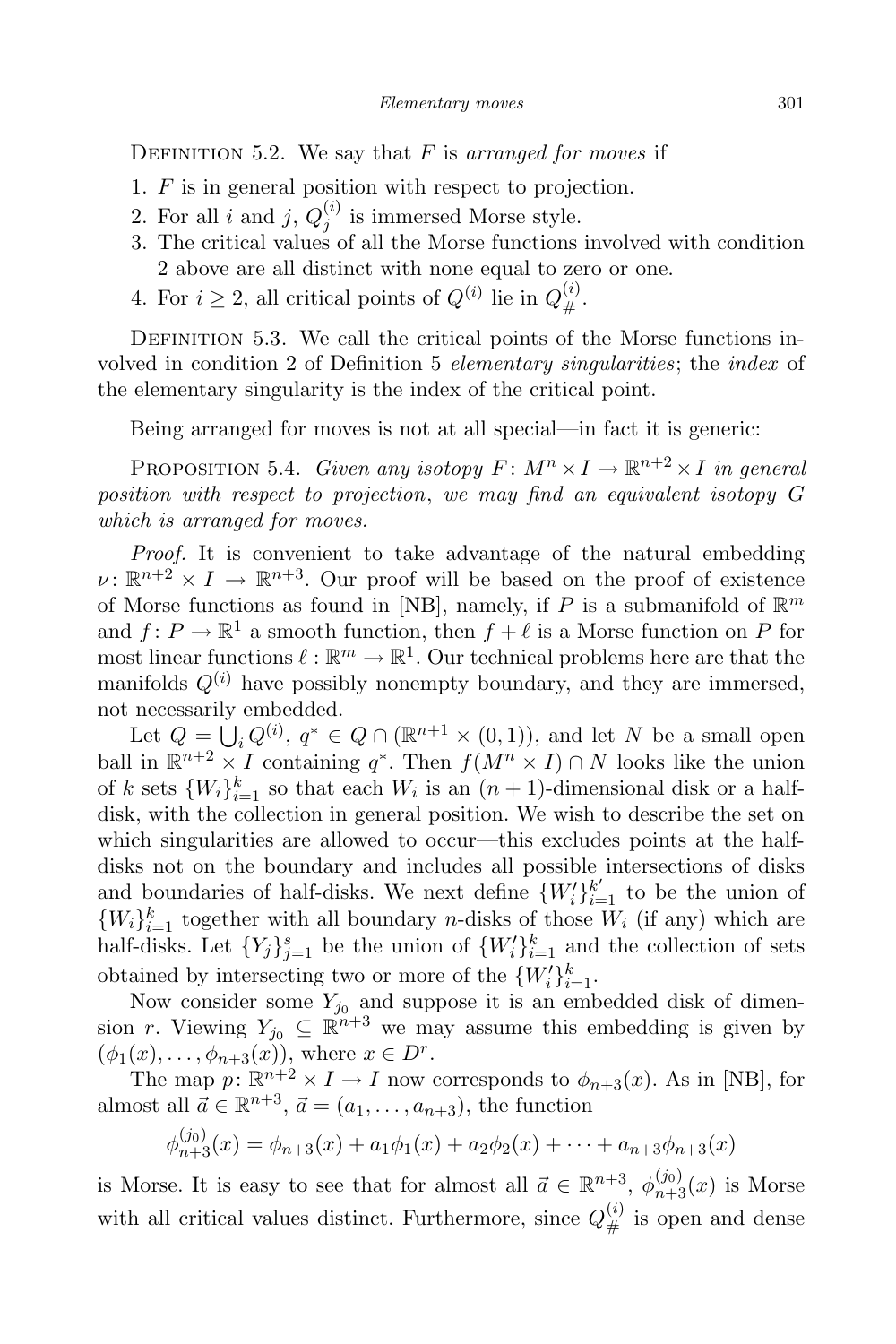in  $Q^{(i)}$  we may assume that these critical points, if they are critical points of  $Q^{(i)}$ , correspond to points of  $Q_{\#}^{(i)}$  $\mathcal{L}_{\#}^{(i)}$ . Since there are only finitely many  $Y_j$ , it follows that for almost all  $\vec{a} \in \mathbb{R}^{n+3}$  we have all  $\phi_{n+3}^{(j)}(x)$  Morse functions with all critical points having distinct critical values.

Recall our assumption that the isotopy F is constant within some  $\varepsilon$ of 0 or 1; we wish our new isotopy  $G$  to have this property also. Let  $U = M^n \times (\varepsilon/2, 1 - \varepsilon/2)$  and  $U' = M^n \times ([0, \varepsilon) \cup (1 - \varepsilon, 1])$ . Consider  $\nu \circ F: M^n \times I \to \mathbb{R}^{n+3}$ ; suppose  $\nu \circ F(x) = (f_1(x), \ldots, f_{n+3}(x))$ , here  $f_{n+3}(x)$ corresponds to the projection p. Suppose  $\vec{a} \in \mathbb{R}^{n+3}$ , and let  $f'_{n+3}(x) =$  $f_{n+3}(x) + a_1f_1(x) + \cdots + a_{n+3}\phi_{n+3}(x)$ . Then by using a finite cover of  $N \cup F(M^n \times I)$  we can see that for almost all  $\vec{a} \in \mathbb{R}^{n+3}$ ,  $f'_{n+3}(x)$  will restrict to a Morse function on Q with all critical values distinct, and with critical points of  $Q^{(i)}$  belonging to  $Q_{\mu}^{(i)}$  $\overset{(\iota)}{\#}$  .

To obtain our isotopy G we proceed as follows. Choose an  $\vec{a} \in \mathbb{R}^{n+3}$ close to  $(0,0,\ldots,0,1)$ , thus  $f'_{n+3}(x)$  is close to  $f_{n+3}(x)$ , and the function  $F' : M^n \times I \to \mathbb{R}^{n+3}$  defined by  $F'(x) = (f_1(x), \ldots, f_{n+2}(x), f'_{n+3}(x))$  is close to  $F$ . So  $F$  is an embedding in general position with respect to projection. Furthermore, we should choose  $\vec{a}$  small enough so that  $F'(U) \subseteq$  $\nu(\mathbb{R}^{n+2}\times(0,1))$ . In the usual way we can define G by patching together  $F|\overline{U}$ and  $F|U'$  by a smooth partition of unity subordinate to the cover  $\{U, U'\}$ . By Proposition 4.4,  $G$  is an isotopy equivalent to  $F$ . By using reasonable care in our partition of unity, we introduce no additional critical points on Q and thus we have the desired isotopy.  $\blacksquare$ 

REMARK 5.5. We defined our notion of arranged for moves in terms of the crossing set  $D^*$  of the map  $F: M^n \times I \to \mathbb{R}^{n+2} \times I$ . Let us consider the corresponding double point set D. Of course  $p \circ (F|D)$  is a Morse function on D. In  $D - B$  it is clear that the singularities of the Morse function are just like those on  $D^*$  except there will be twice as many. However on points of  $B$ , since there is a "fold" along  $B$ , we note that if  $b_*$  is a critical point of  $B^*$  then it is not (by our definition) a critical point of  $D^*$ , but that b must be a critical point of D (since as we can see from Morin's  $[MR]$  local coordinates about b, a small curve in D transverse to  $B$  at  $b$  must either have a local minimum or a local maximum at  $b$ ).

6. Listing the knot moves. We are now ready to describe a standard set  $\mathcal{M}^n$  of moves for each dimension. Fix a dimension n and suppose we are given an isotopy  $F: M^n \times I \to \mathbb{R}^{n+2} \times I$  which is arranged for moves. This gives a sequence of elementary singularities. Each singularity will correspond to a standard local knot move in our collection  $\mathcal{M}^n$ .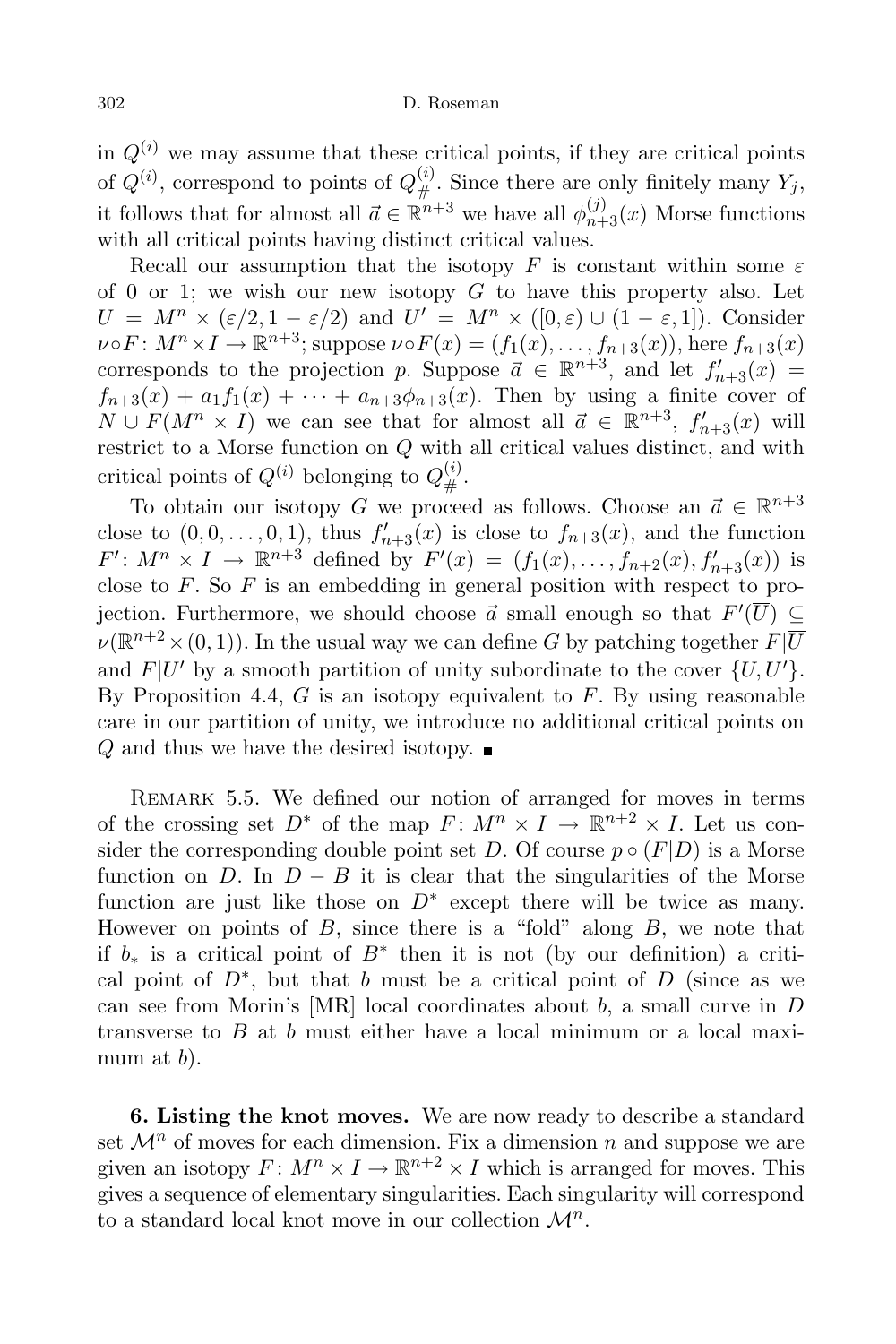In the notation which follows, we consider three general types of points:

- 1. branch type: critical points of  $B^*$  and self-crossing points of  $B^*$  for which we use the letter  $b$ ;
- 2. crossing type: critical points of  $D^*$  and the crossing set of  $D^*$  which do *not* belong to  $B^*$  for which we use the letter  $c$ ;
- 3. mixed type: critical points which are in the crossing set of  $D^*$  and are in  $B^*$ , a "mixed" type for which we use the letter m.

The first collection of branch type points is denoted  $\{S(b, k, p, q)\}\$ . If  $x^* \in D^*$  is such a singular point, where  $D^*$  is the crossing set of  $F: M^n \times I \to \mathbb{R}$  $\mathbb{R}^{n+1} \times I$ , let k denote the number of points of  $F^{-1}(x^*)$ . In our case the branch point set of F, since it is of codimension 2 in  $\mathbb{R}^{n+1} \times I$ , will be of dimension  $n-1$ . If in projection this branch set intersects itself generically, the self-intersection set will have dimension  $n-4$ . It follows that  $1 \leq k$  $\leq n-2$ . The integer p is the index of the singularity. The integer q has range  $0 \leq q \leq k$  and might be called *transverse index* of this critical point. This is defined as follows. If  $x \in B$  consider a curve  $\delta$  in D transverse to B (recall that B has codimension one in D) so that  $\delta^*$  is, except for the point x, the two-to-one image of  $\delta$ . In the I direction, the image of this curve has a local maximum or a local minimum at  $b^*$ . Now suppose  $b^*$  is a k-fold point of  $B^*$ ; then we have k such curves to consider. The number q is the number of those curves for which we have a local maximum. Of course, it follows that  $k - q$  of the curves have a local minimum.

Consider  $S(b, 1, 0, 1)$ , for example. The symbols inside the parentheses inform us that we have an elementary singularity  $x^*$  with regard to the  $I$ coordinate:

- 1.  $x^* \in B^*$ .
- 2.  $x^*$  is not in the crossing set of  $B^*$ .
- 3.  $B$  has a local minimum at  $x$ .
- 4. For a curve  $\delta$  at x in D transverse to B, we have a local maximum.

Similarly for a singularity  $x^*$  of type  $S(b, 2, 1, 1)$ :

- 1.  $x^* \in B^*$ .
- 2.  $x^*$  is a crossing point (but not a triple point) of  $B^*$ .
- 3. B has a singularity of index 1 at  $x$ .
- 4. Two disks of  $B^*$  intersect transversely at  $x^*$ ; one disk has an arc  $\delta$  in D transverse to B at x with a local minimum in the I direction, and for the other disk, a similar arc  $\delta'$  has a local maximum.

The next collection of crossing type singularities is denoted by  $\{S(c,k,p)\}.$ If  $x^*$  is such a singularity, k denotes the cardinality of  $F^{-1}(x)$ . Thus k is an integer with  $2 \leq k \leq n+2$ . Furthermore, on the set of points where F is  $k$ -to-one,  $x^*$  is a critical point in the I direction, of index p.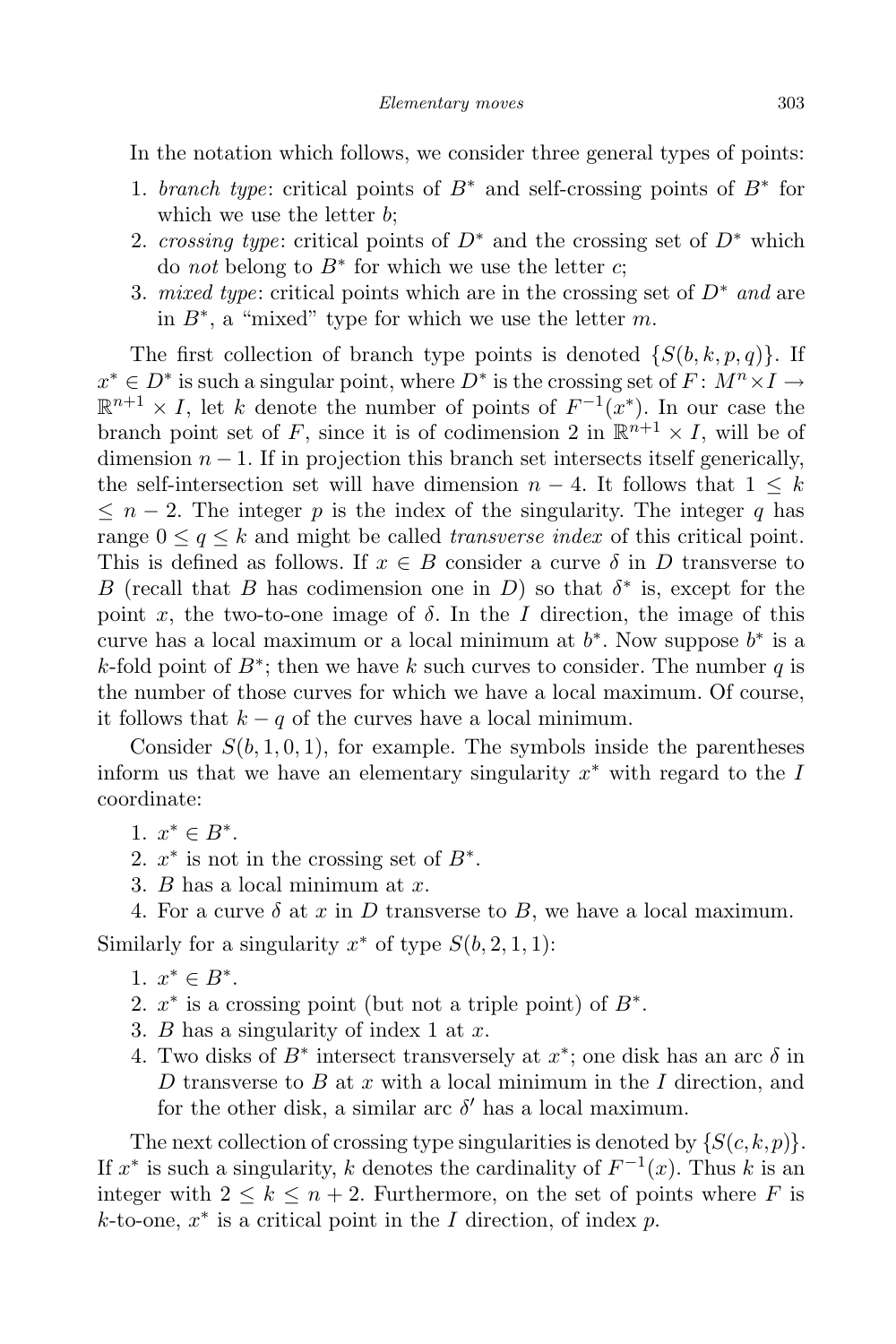Finally,  $S(m, (i, j), p, q)$  denotes the mixed singularities. Such a singularity  $x^*$  has  $F^{-1}(x)$  consisting of  $i + j$  points, exactly i of which are in B. Again p is the index of the singularity and q is an integer with  $0 \le q \le i$ which is the number of local maxima we get by looking at those  $i$  arcs transverse to B at the points of  $F^{-1}(x^*) \cap B$ .

We next discuss, in detail, the singularity types  $S(c, 2, p)$  and  $S(b, 1, p, q)$ . A singularity of type  $S(c, 2, p)$  corresponds to the following situation: we have locally two  $(n + 1)$ -disks intersecting transversely in an *n*-disk and on that *n*-disk we have a single Morse singularity of index  $p$ . In this case, our move yields isotopies of two disks  $Y_1$  and  $Y_2$ , that is, maps  $Y_i \times I \rightarrow$  $(B_0 \times \mathbb{R}^1) \times I$ , where  $B_0$  is an  $(n+1)$ -ball.

However, it is more convenient to first define maps  $\mathbb{R}^n \times \mathbb{R}^1 \to \mathbb{R}^{n+2} \times \mathbb{R}^1$ and obtain our isotopies by restriction of domain and reparameterization of the last coordinate. Let  $\mu_p^n$  be the standard function in *n*-variables giving a Morse function with one critical point of index  $p$  and critical value zero at the origin; specifically

$$
\mu_p^n(t_1,\ldots,t_n) = \sum_{i=1}^p -t_i^2 + \sum_{i=p+1}^n t_i^2.
$$

Next, define two maps  $f_1, f_2 \colon \mathbb{R}^n \times \mathbb{R}^1 \to \mathbb{R}^{n+2} \times \mathbb{R}^1$  by

$$
f_1((t_1,\ldots,t_n),s) = ((t_1,\ldots,t_n,s,1),\mu_p^n(t_1,\ldots,t_n)-s),
$$
  

$$
f_2((t_1,\ldots,t_n),s) = ((t_1,\ldots,t_n,s,0),\mu_p^n(t_1,\ldots,t_n)-s).
$$

Clearly each of  $f_1$  and  $f_2$  is an embedding and the images are disjoint since they differ in the last coordinate of  $\mathbb{R}^{n+2}$ . If  $P \colon \mathbb{R}^n \times \mathbb{R}^1 \to \mathbb{R}^{n+2} \times \mathbb{R}^1$  denotes the map obtained by projection along the last coordinate of  $\mathbb{R}^{n+2}$ , then the images of  $P \circ f_1$  and  $P \circ f_2$  intersect transversely in a set homeomorphic to  $\mathbb{R}^n$ . In fact, the intersection is the image of  $P \circ f_i(\mathbb{R}^n \times \{0\})$ , where  $i = 1$  or 2. Furthermore, if  $h : \mathbb{R}^{n+1} \times \mathbb{R}^1 \to \mathbb{R}^1$  is projection onto the last factor, then

$$
h\circ P\circ f_i(t_1,\ldots,t_n,0)=\mu_p^n(t_1,\ldots,t_n).
$$

The maps  $f_i: \mathbb{R}^n \times \mathbb{R}^1 \to \mathbb{R}^{n+2} \times \mathbb{R}^1$  are not level preserving (that is, do not preserve the  $\mathbb{R}^1$  coordinate), however, if  $s \in \mathbb{R}^1$  then  $f_i^{-1}(s)$  is diffeomorphic to  $\mathbb{R}^n$ . For example,  $f_1^{-1}(0)$  is just the graph of  $\mu_p^n$ . In general  $f_i^{-1}(s)$  is the graph of  $\mu_p^n + c$  for some constant c. Thus if C is an  $(n+1)$ -ball containing the origin in  $\mathbb{R}^{n+1}$  and  $D^1 = [-1, 1]$  then  $f_i^{-1}((C \times \mathbb{R}^1) \times D^1)$  is homeomorphic to  $Y_i \times D^1$ , where  $Y_i$  is an  $(n+1)$ -ball.

If we reparameterize  $D^1$  to I and denote disjoint union by  $\bigcup_{\alpha}$  then the  $^{\circ}$ map

$$
\phi\colon (Y_1\times I)\cup_{\circ}(Y_2\times I)\to\mathbb{R}^{n+2}\times I
$$

such that  $\phi|Y_i \times I = f_i$  is our standard local knot move corresponding to the singularity  $S(c, 2, p)$ .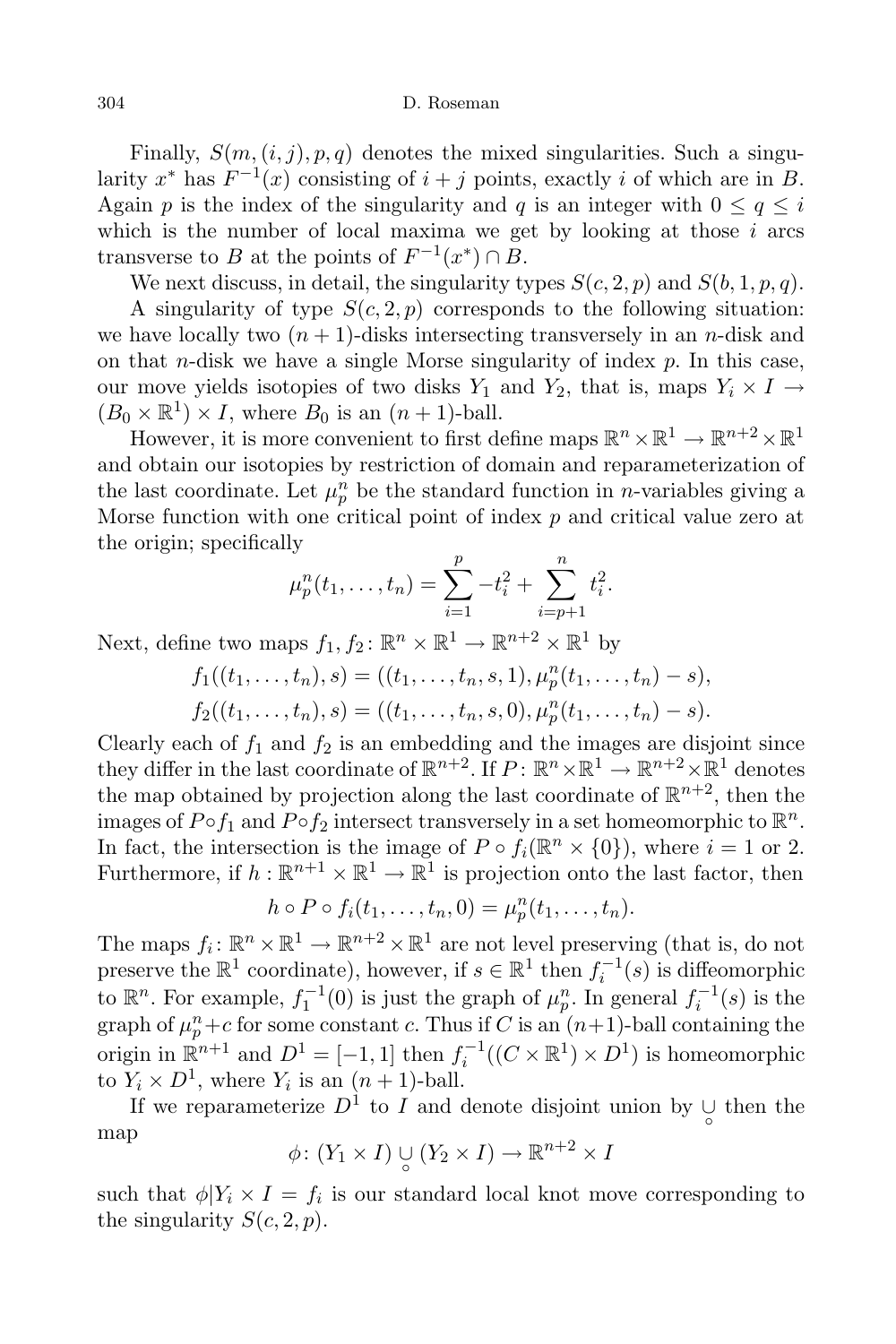Next we consider a singularity of type  $S(b, 1, p, q)$ ; locally this singularity corresponds to an  $(n+1)$ -disk with branch set which is an  $(n-1)$ -disk, and on that  $(n-1)$ -disk we have a single Morse singularity of index p. In this case, our standard local move is an isotopy of a single disk. We proceed as with the previous case.

In this case, we define  $f: \mathbb{R}^n \times \mathbb{R}^1 \to \mathbb{R}^{n+2} \times \mathbb{R}^1$  by

$$
f((t_1,\ldots,t_{n-1},x),s) = ((t_1,\ldots,t_{n-1},t_1x,x^2,x),\mu_p^{n-2}(t_2,\ldots,t_{n-1})+\varepsilon x^2+s).
$$

Here  $\varepsilon = 1$  if  $q = 0$ , and  $\varepsilon = -1$  if  $q = 1$ . It is easy to check that f is an embedding and that  $P \circ f$  is an image of an  $(n + 1)$ -disk with an  $(n - 1)$ subdisk of canonical branch points. This branch set corresponds to the points  $(0,t_2,\ldots,t_n,0,s)$  and the double point set of this map is the set of points  $(0, t_2, \ldots, t_{n-1}, x, s)$ . As before, we note that  $f^{-1}(s)$  is diffeomorphic to  $\mathbb{R}^n$ for  $s \in \mathbb{R}^1$ . For example,  $f^{-1}(0)$  is the graph of  $\mu_p^{n-2}(t_2, \ldots, t_{n-1}) + \varepsilon x^2 = s$ , where we view s as a function of  $(t_1, \ldots, t_{n-1}, x)$ . We then proceed as in the previous case to obtain a local move  $\phi: Y_1 \times I \to \mathbb{R}^{n+1} \times I$ , where  $Y_1$  is an n-disk.

Suppose we have a fixed value of n; we now describe the collection  $\mathcal{M}^n$ of standard local moves needed for the proof of Proposition 2.9; there is one such local move for each singularity type as described above.

The standard local moves for the other types of singularities now proceed using the constructions described in the previous two cases, modified to take into account that we need to consider more than one or two disks, that we may have mixed types, and that these disks have to be in general position. For example, for a singularity of type  $S(c, 3, p)$ , we would begin by defining  $f_1$ ,  $f_2$  and  $f_3$  by

$$
f_1((t_1,\ldots,t_n),s) = ((t_1,\ldots,t_n,s,1),\mu_p^{n-1}(t_2,\ldots,t_n)-s-t_1),
$$
  
\n
$$
f_2((t_1,\ldots,t_n),s) = ((t_1,\ldots,t_n,s,0),\mu_p^{n-1}(t_2,\ldots,t_n)+s-t_1),
$$
  
\n
$$
f_3((t_1,\ldots,t_n),s) = ((t_1,\ldots,t_n,s,2),\mu_p^{n-1}(t_2,\ldots,t_n)+s+t_1).
$$

As before, by examining the last coordinate of the  $\mathbb{R}^{n+2}$  factor, we see that the images of the  $f_i$  are disjoint. The images of  $P \circ f_1$  and  $P \circ f_2$  intersect in an *n*-disk which is the image of those points of the form  $((t_1, \ldots, t_n), 0)$ . Also,  $P \circ f_1$  and  $P \circ f_3$  intersect in an *n*-disk which is the image of points of the form  $((t_1, \ldots, t_n), -t)$ . In addition,  $P \circ f_2$  and  $P \circ f_3$  intersect in an n-disk which is the image of points of the form  $((0, \ldots, t_n), s)$ . The intersection of all three is an  $(n-1)$ -disk which is the image of points of the form  $((0, t_2, \ldots, t_n), 0)$ , and on that set the  $\mathbb{R}^1$  coordinate is given by  $\mu_p^{n-1}$ .

7. Local models for knot moves. The following lemma is a straightforward generalization of "Morse's Lemma" (see, for example, [HR2] for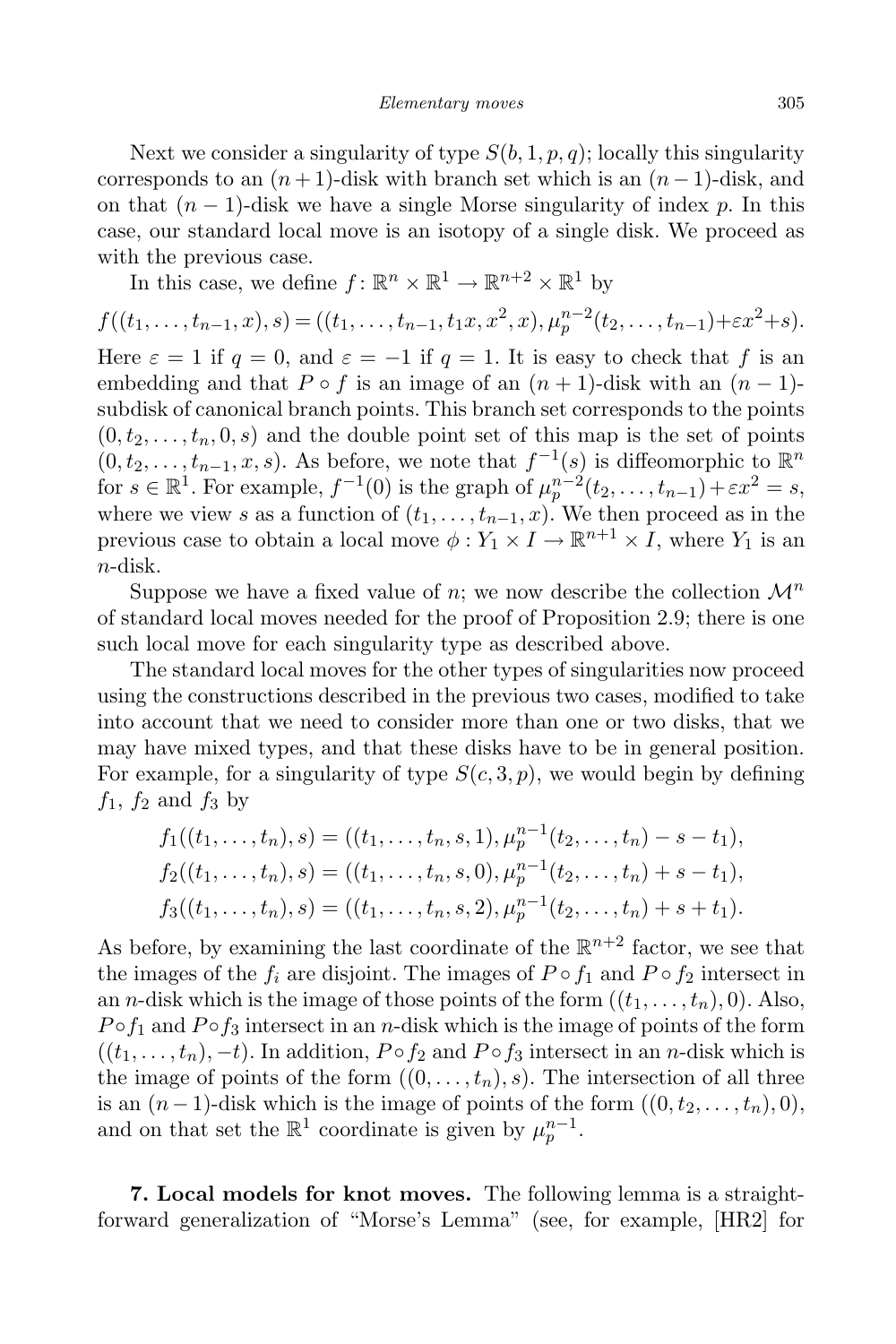statement of the latter). In fact, if  $q = 0$  Proposition 7.1 is exactly the Morse Lemma.

PROPOSITION 7.1. View  $\mathbb{R}^m$  as  $\mathbb{R}^q \times \mathbb{R}^{m-q}$  and use coordinates  $(x_1, \ldots, x_m)$  for points of  $\mathbb{R}^m$ . Suppose  $f: \mathbb{R}^m \to \mathbb{R}^1$  is a smooth function such that  $f(0) = 0$ ,  $f[\mathbb{R}^q \times \{0\}]$  is a Morse function with a singular critical point of index p at 0, and  $f|\mathbb{R}^q \times \{0\}$  is nonsingular. Then there is an open set U in  $\mathbb{R}^m$  with  $0 \in U$  and an embedding  $\phi: U \to \mathbb{R}^m$  such that

$$
\phi \circ f(x_1, \dots, x_m) = \sum_{i=1}^p -x_i^2 + \sum_{i=p+1}^q x_i^2 + \sum_{i=q+1}^m -\varepsilon_i x_i,
$$

where  $\varepsilon_i = \pm 1$ .

REMARK 7.2. The choice of  $\varepsilon_i$  to be +1 or -1 can be any desired one, since if we are given one such  $\phi$  as in the lemma we may obtain another coordinate chart with the direction of the ith coordinate reversed, and this has the effect of changing the sign of  $\varepsilon_i$  (if  $q + 1 \leq i \leq m$ ).

We are now ready to prove Proposition 2.9. Using Proposition 5.4, we replace the given isotopy by an isotopy  $F: M^n \times I \to \mathbb{R}^{n+2} \times I$  arranged for moves. Let  $x_1^*, \ldots, x_r^*$  be the elementary singularities, where  $p(x_i^*) < p(x_j^*)$  if  $i < j$ . Since F is in general position with respect to projection, about each  $x_i^*$ we may find a neighborhood  $B_i \times I_i$ , where  $B_i$  is an  $(n+1)$ -ball in  $\mathbb{R}^{n+1}$  and  $I_i = [a_i, b_i],$  such that  $(\pi' \circ F)^{-1}(B_i \times I_i) = Y_i \times I_i$ , where  $Y_i$  is a disjoint union of *n*-disks,  $Y_i = \bigcup_k Y^{(k)}$ . We show below that by perhaps choosing smaller balls  $B_i \times I_i$  and  $\{Y_i^{(k)}\}$  $\{X_i^{(k)}\}$  (and reparameterizing  $I_i$  to I)  $F|Y_i \times I$ projects equivalently to the standard local move of  $\mathcal{M}^n$  corresponding to the singularity type of  $x_i^*$ . It is this isotopy which is our  $\mu_i$ . Since  $p(x_i^*)$ is the only critical value in  $I_i$ , outside  $Y_i$  the isotopy will project without changes. Thus  $\mu_i$  is a move (with respect to  $c_i = B_i \times \mathbb{R}^1$ ). Furthermore if we let  $I'_0 = [0, a], I'_i = [a_i, b_{i+1}]$  and  $I'_r = [b_r, 1],$  then  $F|M^n \times I'_i$  projects without changes and we let  $\nu_i$  correspond to F, where we reparameterize  $I_i'$ to I.

Consider the case where a given singularity  $x_i^*$  is of type  $S(c, 2, p)$ ; then we have a map  $F|(Y_1 \cup Y_2) \times I_i$  into  $\mathbb{R}^{n+2} \times I$ . We find local coordinates for  $Y_j$  and  $\mathbb{R}^{n+2}$  so that F is given by coordinates as described for the corresponding standard local move. Consider the  $n$ -disk  $Y_1$ . We assume that the subscripts on  $Y_i$  have been chosen so that  $F(Y_1 \times I_i)$  lies below  $F(Y_2 \times I_i)$ with respect to the projection  $\pi'$ .

Let  $x_j = (\pi' \circ F)^{-1}(x_i^*) \cap Y_j$ . Next we note that, by changing the isotopy F slightly, we may find a neighborhood  $N_1$  of  $x_1$  so that if  $q: \mathbb{R}^{n+2} \times I$  $\rightarrow \mathbb{R}^{n+1}$  is projection onto the first  $(n+1)$ -coordinates then  $(q \circ F)|N_1$  is an embedding. To see this, give points of  $Y_1 \times I_i$  coordinates  $((t_1, \ldots, t_n), s)$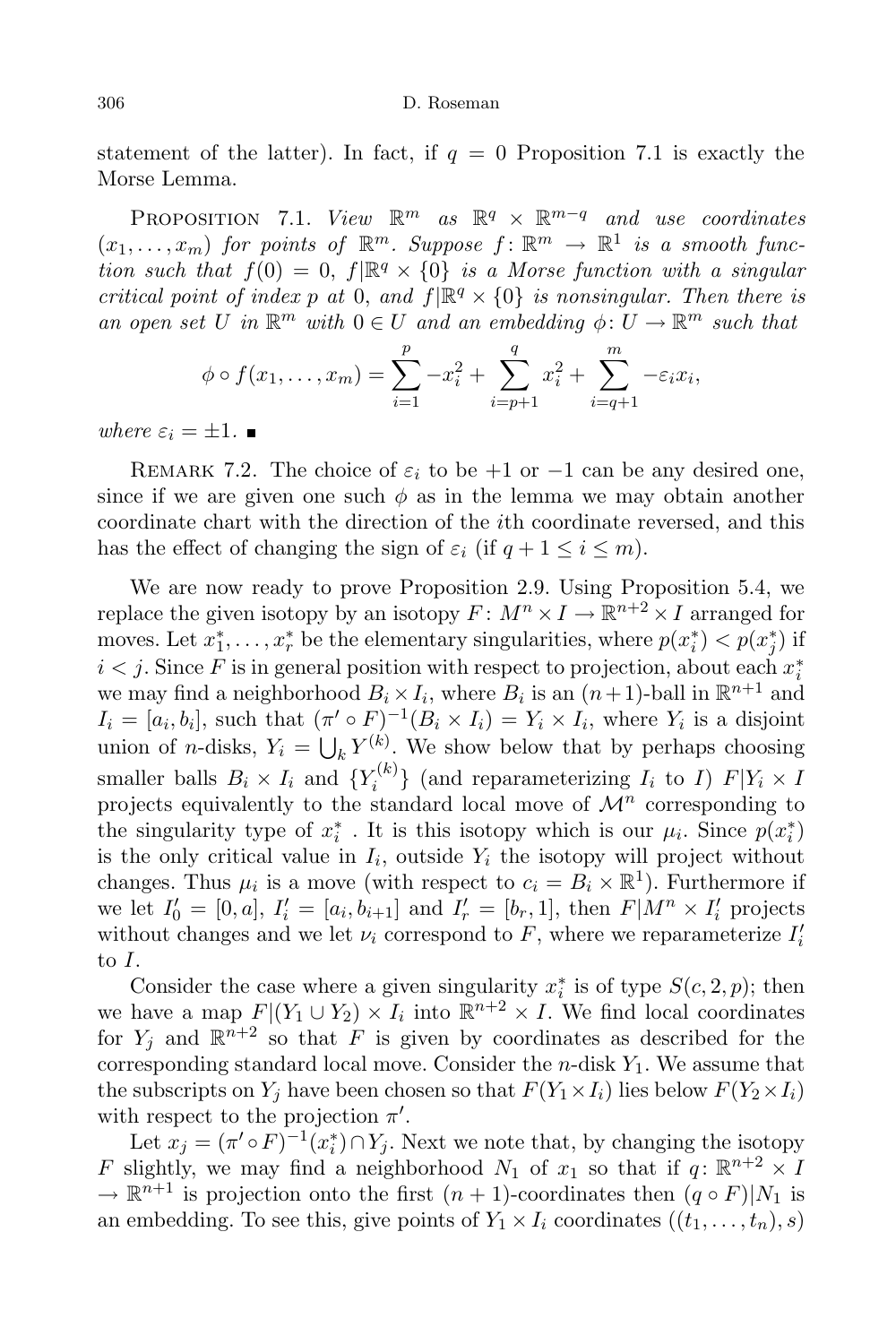so that  $x_1 = (0, \ldots, 0, a_s)$ . Since F is level preserving,  $x_1$  is a critical point of p, and  $Y_1$  contains no branch points. Then  $q \circ F$  embeds the n-dimensional subspace  $X = ((t_1, \ldots, t_n), a_s)$ . Let  $\vec{u} \in \mathbb{R}^{n+1}$  be a unit vector normal to  $q \circ F(X)$  at  $x_i^*$ . Write  $\vec{u} = (u_1, \ldots, u_n)$ . The only reason that  $q \circ F$  would fail to be an embedding near  $x_i$  is that the isotopy  $F_s$  (where  $F_s = F|M \times \{s\})$ might be (instantaneously) stationary at  $(0_1, \ldots, 0_n)$  for  $s = a_s$ , or is moving in a direction which projects to the tangent plane of  $(q \circ F)(X)$ . This can be remedied if necessary by adding a small linear push in the direction  $\vec{u}'$  in  $\mathbb{R}^{n+2}$  where  $\vec{u}' = (u_1, \ldots, u_{n+1}, 0)$ . More specifically, we write  $F|Y_i \times I_i$  as  $F = (F_1, \ldots, F_{n+2}, F_{n+3})$ . Define  $\varepsilon(s)$  to be a smooth function from  $[a_i, b_i]$ to  $\mathbb{R}^{n+2}$  with  $\varepsilon(a_i) = \varepsilon(b_i) = 0$ ;  $\varepsilon(s) = \varepsilon(x-a_s)$  on some interval containing  $a_s$ , where  $\varepsilon$  is a small positive number;  $\varepsilon(s)$  is monotone otherwise. Then

$$
F'=(F_1+\varepsilon u_1,\ldots,F_{n+1}+\varepsilon u_{n+1},F_{n+2},F_{n+3})
$$

is an isotopy equivalent to  $F$  which still satisfies the previous hypotheses, and  $q \circ F'$  is an embedding in a neighborhood  $N_1$  of  $x_1$ . We may now use this diffeomorphism to give coordinates to a small ball  $B_i$  about  $x_2^*$  so that the embedding  $F|Y_1 \times I_i$  is given by

$$
F((t_1,\ldots,t_n),s) = ((t_1,\ldots,t_n,s,h(t_1,\ldots,t_n,s)),f(t_1,\ldots,t_n,s)),
$$

where h is the height function associated with the projection  $\pi'$  and F satisfies the conditions of Lemma 7.1. Without loss of generality, we may assume that the height of the point  $F(x_1)$  is zero and the height function is the constant zero. By Proposition 7.1, in a neighborhood of  $x_1$  we may find coordinates so that

$$
f((t_1,\ldots,t_n),s) = \mu_p^n(t_1,\ldots,t_n) - (s - a_s)
$$

and by reparameterization in the last coordinate we see that the disk  $Y_1 \times I$ is embedded equivalently to the corresponding disk in the standard local model. This is not quite enough—we need the disk  $Y_2 \times I$  to be mapped just like the other disk in the standard model. We follow basically the same procedure. Our problem concerning  $q \circ F$  being a local embedding would be a problem in at most one of our disks,  $Y_1 \times I$  or  $Y_2 \times I$ , since in the projection they are transverse. Since  $F(Y_1 \times I)$  lies above  $F(Y_2 \times I)$ , we may assume  $F(x_2)$  has height 1 and this allows us to get, in a small neighborhood, coordinates so that the height is 1 there. Finally, an examination of the transversality of  $(Y_1 \times I_i)^*$  and  $(Y_2 \times I_i)^*$  shows that if we choose coordinates to express  $F|Y_1 \times I_i$  as above then we may use the same coordinates for  $\mathbb{R}^{n+2} \times I$  and appropriate ones for  $Y_2 \times I$  so that on  $Y_2 \times I$ , F is given by

$$
F((t_1,\ldots,t_n),s) = ((t_1,\ldots,t_n,s,1),\mu_p^n(t_1,\ldots,t_n) + (s-b_s)),
$$

where  $x_2$  has coordinates  $(0, \ldots, 0, b_s)$ .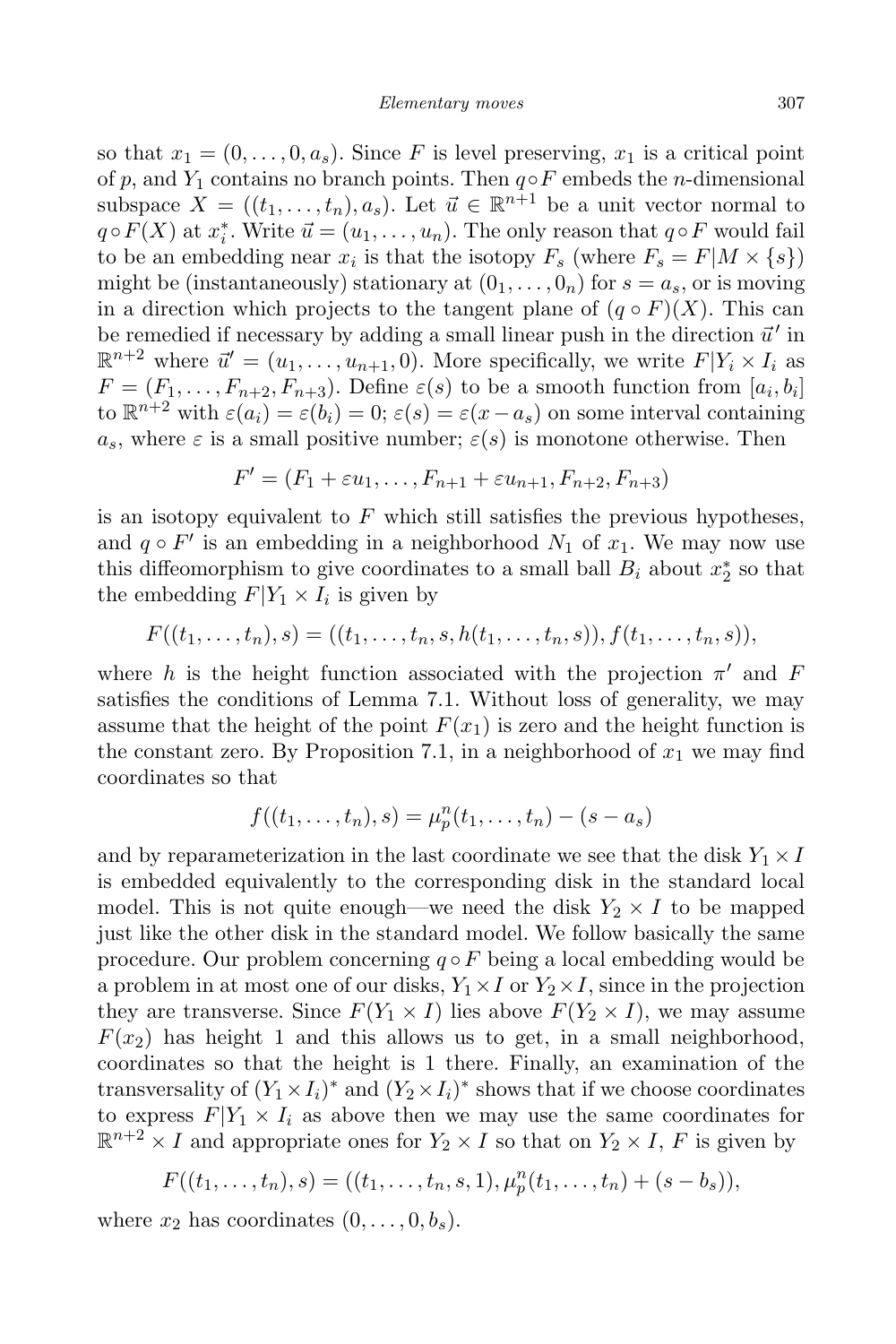Next we consider the case where  $x_i^*$  is a singularity of type  $S(b, 1, p, q)$ . Let  $x = (\pi' \circ F)^{-1} x_i^*$ . Then we have a map  $F: Y_1 \times I_i \to \mathbb{R}^{n+2} \times I_i$ , where  $Y_i$  is an n-disk with coordinates  $((t_1, \ldots, t_{n-1}, x), s)$  chosen so that x has coordinates  $((0,\ldots,0),a_s)$ . Let X denote the hyperplane  $((t_1,\ldots,t_n),a_s)$ and consider the map  $q \circ F|X$  into  $\mathbb{R}^{n+1}$ . Since the derivative of F in the I direction is nonzero (since F is an isotopy) it follows that  $q \circ F$  has corank zero or one, and using [MR] we may find coordinates for  $\mathbb{R}^{n+1}$  so that  $q \circ F$ is given by

$$
(t_1,\ldots,t_{n-1},x)\mapsto (t_1,\ldots,t_{n-1},t_1x,x^2).
$$

Thus we may choose coordinates so that, locally,  $F: Y_i \times I_i \to \mathbb{R}^{n+2} \times I$  is given by

$$
((t_1,\ldots,t_{n-1},x),s)\mapsto((t_1,\ldots,t_{n-1},t_1x,x^2,h),f).
$$

Now h is the height function of the projection  $\pi'$ . Any height function  $h'$ of this projection yields equivalent embedding as long as for each double point  $x^*$  the height of the over point corresponding to  $x^*$  is greater than the height of the corresponding under point. Thus by orienting our x-coordinate in the appropriate direction, we may assume that  $h((t_1, \ldots, t_{n-1}, x), s) = x$ (recall the double point set corresponds to  $t_1 = 0$ ). By a previous remark, we note that  $x^*$  is a critical point of the double point set as well as for the branch set so that the restriction of the map  $F$  to the subset corresponding to  $t_1 = 0$ ,  $s = a_n$  is a Morse function of  $n - l$  variables with index  $p + \varepsilon$ , where  $\varepsilon = \pm 1$ . Thus using Proposition 7.1 we may find coordinates so that

$$
f((t_1,\ldots,t_{n-1},x),s)
$$
  
= ((t\_1,\ldots,t\_{n-1},t\_1x,x^2,s-a\_s),\mu\_p^{n-1}(t\_1,\ldots,t\_{n-1})+\varepsilon x^2+(s-a\_s)).

Thus we have found coordinates as in the standard local model for a singularity of this type.

The cases of singularities of other types clearly follow by straightforward use of the techniques in the above two cases. We omit these details, thus concluding our sketch of the proof of Proposition 2.9.  $\blacksquare$ 

There is a further device for reducing the number of knot moves to consider.

DEFINITION 7.3. If  $F: Y \times I \to \mathbb{R}^{n+2} \times I$  represents a knot move, then the *inverse* of F is the isotopy  $F'(y,t) = F(y, 1-t)$ . If F corresponds to a singularity of type  $S(c, 2, p)$  then  $F'$  corresponds to a singularity of type  $S(c, 2, n-p)$ . If F corresponds to a singularity of type  $S(b, 1, p, q)$  then F' corresponds to a singularity of type  $S(b, 1, (n-1) - p, 1 - q)$ , etc. We say that the knot moves of F and  $F'$  are of the same type.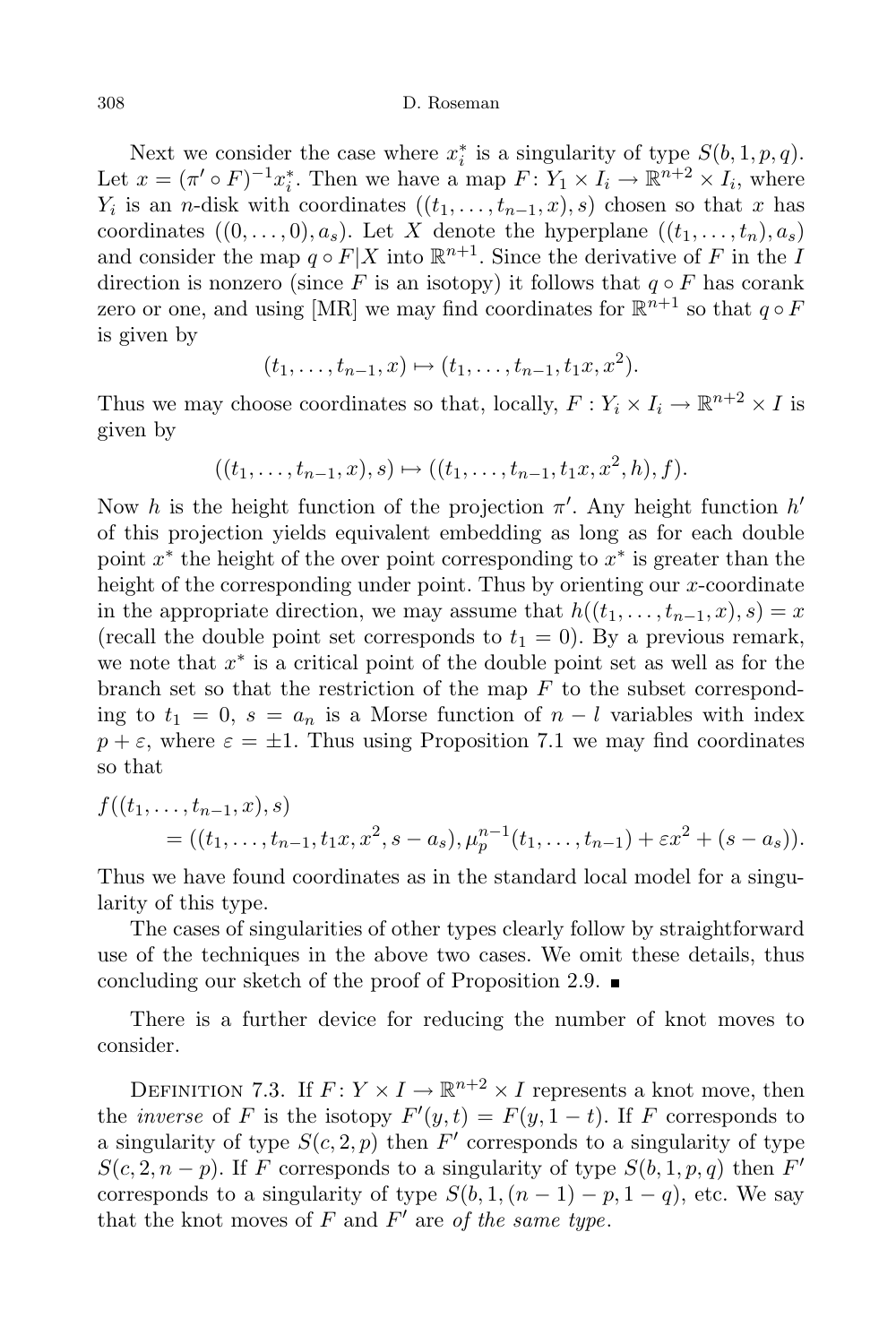Thus the number of *types of moves* is roughly half the number of elements of  $\mathcal{M}^n$ . With this definition, the knot moves in low dimensions corresponding to Proposition 2.9 are listed in Propositions 8.1 and 8.2. A more detailed exposition of the case of knotted surfaces in  $\mathbb{R}^4$  as well as discussion of knotted three-dimensional manifolds in  $\mathbb{R}^5$  may be found in [RS2].

8. Knotted circles in  $\mathbb{R}^3$  and knotted surfaces in  $\mathbb{R}^4$ . We now wish to briefly consider the knot moves in dimensions  $n = 1, 2$ . We first note that Proposition 2.9 gives us the classical set of Reidemeister moves.

PROPOSITION 8.1. If  $F: M^1 \times I \to \mathbb{R}^3 \times I$  is an isotopy of a closed one-dimensional manifold (i.e., a classical knot or link) and if  $F|M \times \{0\}$ and  $F|M \times \{1\}$  are in general position with respect to projection, then F is equivalent to an isotopy by elementary moves, where these moves are of three types which we list below by the corresponding singularities:

- 1. A local maximum or a local minimum of the crossing set  $D^*$ .
- 2. A point of  $B^*$  , and either a local maximum or local minimum of  $D^*$ .
- 3. A point of the crossing set of  $D^*$ .

Here case 2 corresponds to  $\Omega_1$ , case 1 corresponds to  $\Omega_2$ , and case 3 corresponds to  $\Omega_3$  of Reidemeister. In these dimensions we may draw pictures of images of the projections of the corresponding knot moves, that is, images of  $f: Y \times I \to \mathbb{R}^2 \times I$  for the various standard models (see Figure 4; here the vertical direction is the I coordinate; slicing horizontally near the critical points, labeled  $x^*$ , gives the classical knot moves).

PROPOSITION 8.2. If  $F: M^2 \times I \to \mathbb{R}^4 \times I$  is an isotopy of a closed twodimensional manifold and if  $F|M^2 \times \{0\}$  and  $F|M^2 \times \{1\}$  are in general position with respect to projection, then F is equivalent to an isotopy by elementary moves, where these moves are of seven types which we list below by the corresponding singularities:

- 1. Local maximum or local minimum of the crossing set D∗ .
- 2. Saddle point of D∗ .
- 3. Local maximum or local minimum of the branch set  $B^*$  which is a local maximum or local minimum (respectively) of D∗ in direction transverse to B∗ .
- 4. Local maximum or local minimum of B∗ which is a local minimum or local maximum (respectively) of  $D^*$  in direction transverse to  $B^*$ .
- 5. Local maximum or local minimum of the crossing set of D∗ .
- 6. A point where  $B^*$  meets the crossing set of  $D^*$ .
- 7. A triple point of D∗ .